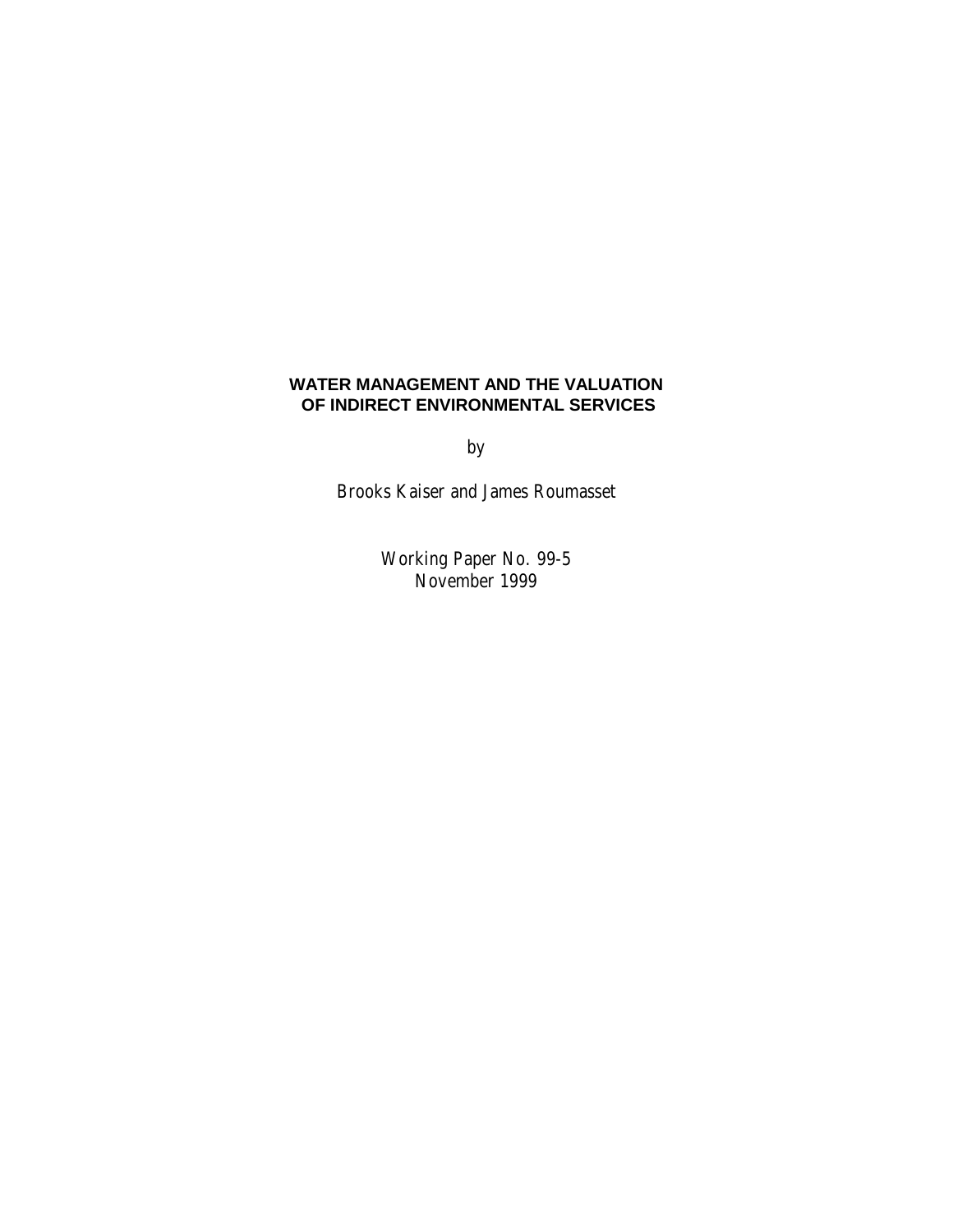Water management and the valuation of indirect environmental services By Brooks Kaiser and James Roumasset<sup>1</sup>

#### Abstract

 $\overline{a}$ 

Comprehensive water basin and watershed planning and management require valuation of the intermediate ecological services provided to the water resources themselves. Valuation of forest cover in the augmentation of water resources is discussed in the context of aggregate economic planning, water-basin or sectoral planning, and conservation project evaluation. The importance of valuing intermediate non-market goods is illustrated for each planning tool in the context of an illustrative example of the Pearl Harbor/Ko'olau watershed in Hawaii. In the context of water allocation and investment in waterworks, considerations of full income valuation imply that the value of water should incorporate the risk of watershed degradation contingent on the expected conservation effort. What appear to be new objectives of economic planning, such as sustainable development, do not require new criteria but rather the augmentation of existing methods of income accounting and project valuation to include the values on non-market goods. We also show that measurement of non-market valuation does not necessarily require the use of contingent-valuation methods, even when the usual alternatives (hedonics, household production, etc.) are not directly applicable.

<sup>1</sup> Visiting Professor and Professor at Vassar College and the University of Hawaii, Manoa respectively.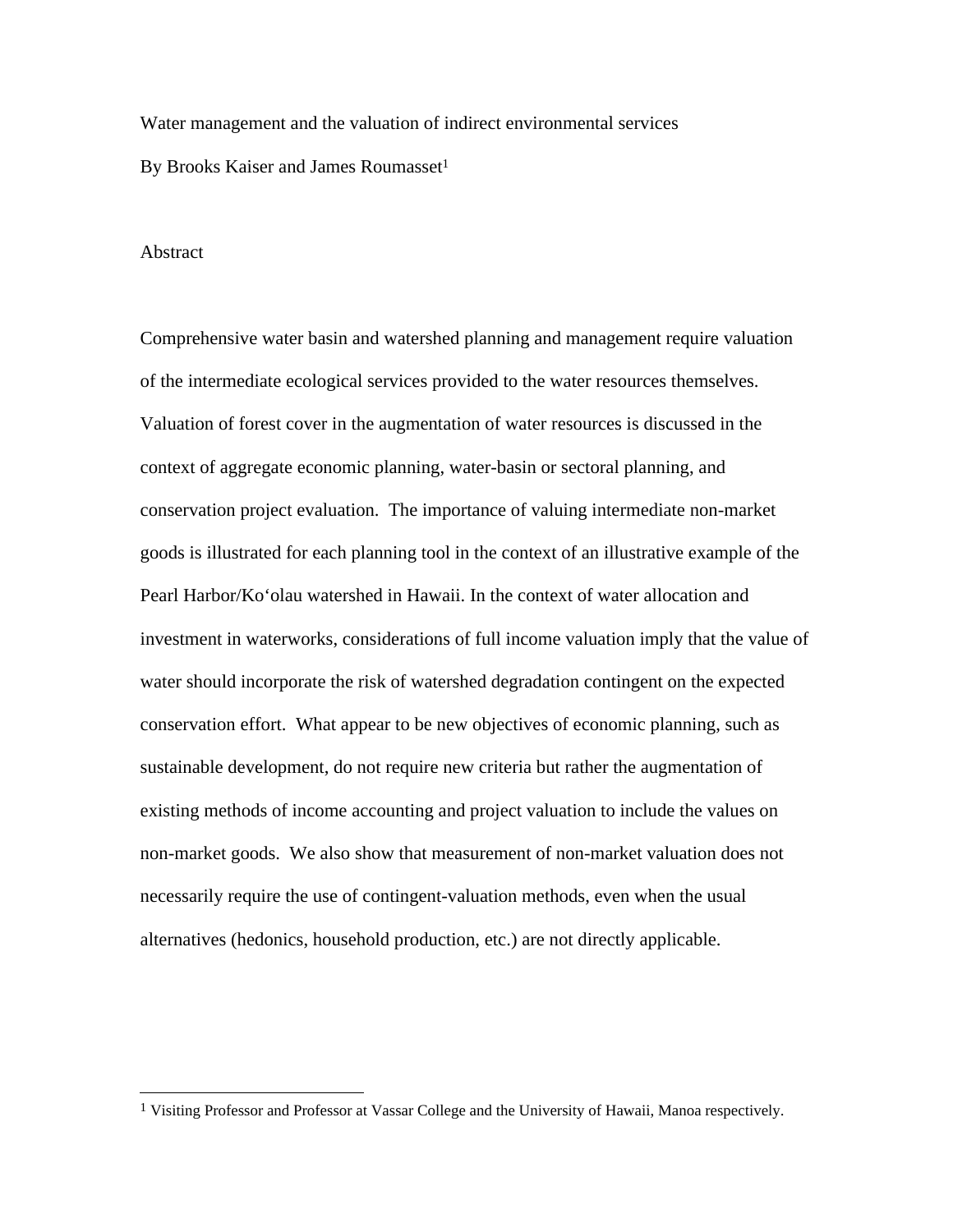### I. Introduction

Water resource planning and management should occur at three levels. The most familiar of these is the project level, appropriate for the design, construction, and maintenance of irrigation projects, urban water systems, and other water-related projects. The second is at the sectoral level, wherein the water sector is viewed as a whole, typically for assessing critical needs and priorities regarding water-related services and the water resources that support them. The third level is that of the whole economy, wherein policy issues involving relationships between the water sector and the rest of the economy are addressed, for example, the role of the water sector in achieving sustainable economic growth. In what follows, we discuss performance indicators for each of the three levels and the role of environmental valuation in each. The particular case of interest for the present paper involves the interdependence of aquifers and the watersheds that recharge them.

More generally our problem concerns the relationship between a form of natural capital that supplies a final service and one that provides an input to the first (Ellis and Fisher, 1987; Mäler, 1991). We address below the problem of evaluating such indirect ecosystem services for project, sector, and economy-wide analysis.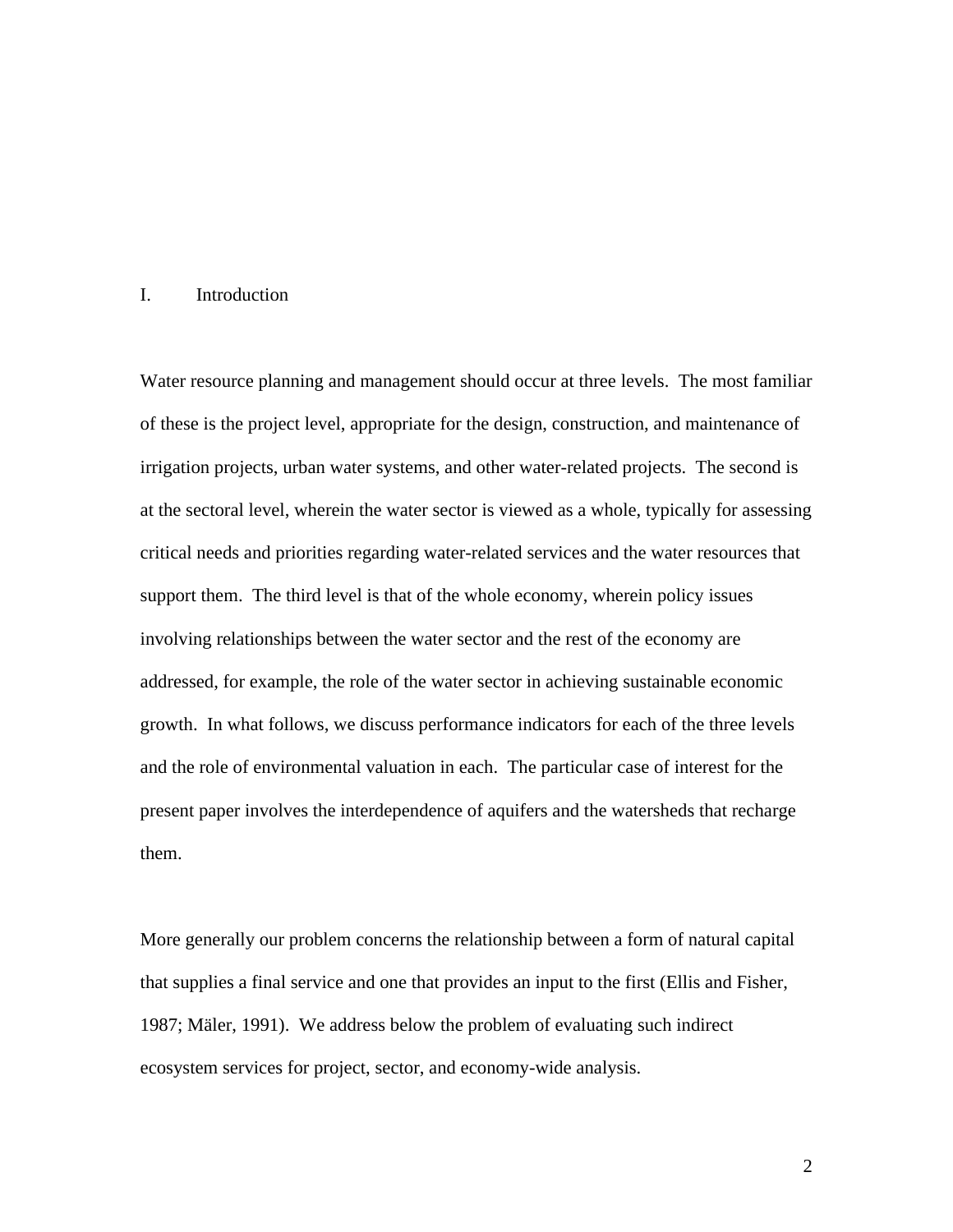Full income accounting, or the inclusion of non-market goods and bads and the depreciation of natural capital into net national product accounts, allows for comprehensive examination of water resource use within an established economic framework. This examination reveals the importance of the linkages between indirect ecosystem services provided by watersheds and provides a mechanism for valuing these connections. The valuation furnishes the critical link between policy and management.

The absence of markets for the indirect goods and services produced by watersheds has rendered the value of watersheds lower than optimal management of the resource would decree. Distortion of water markets also contributes to an undervaluing of the resource (Young and Haveman, 1985). Full income accounts, sectoral accounts (e.g. for a water basin), and projected evaluation procedures which value the contributions of these indirect services and correct for pricing inefficiencies in water markets enable decision makers to determine efficient management procedures for use of the water resource and the accompanying watershed. These accounts and procedures do not require reliance on the development of new measurement techniques nor the use of controversial techniques such as contingent valuation.

### A. Performance indicators

Net National Product accounts should reflect the production of all new goods and services in an economy, net of capital depreciation. Accounting procedures are plagued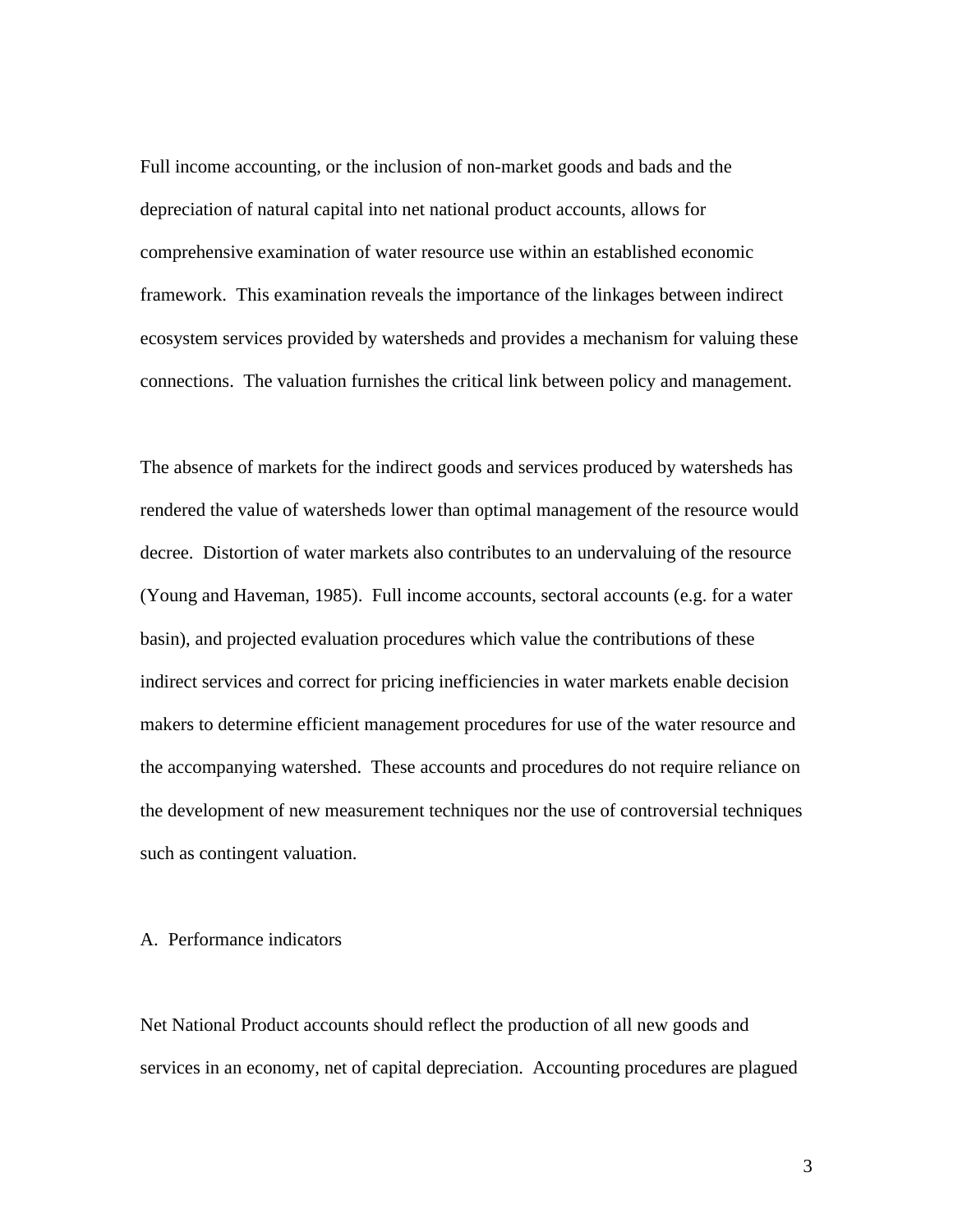with difficulties ranging from an inability to monitor activities, as one finds with black markets, to an inability to simply value improperly priced or unpriced goods and services, as one finds with many environmental goods. As a result, conventional net national product accounts have omitted natural capital, pollution, and the distinction between actual price and social value. The attempt to include these missing components of economic activity in net national products has led to the development of full income accounting (Costanza et al, 1997; Ahmad et al, 1989). The same techniques can be used at the sectoral level. Notably, the full income accounts for the *Chesapeaka* economy (Grambsch et al, 1993) can also be used to construct "nature sector accounts" that isolate the benefits that the environment has bestowed on the economy, net of the extent of natural capital depreciation. While these pioneering attempts have stimulated substantial interest and activity in full income accounting, a number of methodological questions remain. In particular there has been scant attention paid to the problem of valuing indirect ecological services.

#### B. Water market failures

Water is commonly undervalued and under-priced. Of particular interest here, groundwater prices do not in general incorporate the full user cost of the resource (Moncur and Pollack, 1988; Young and Haveman, 1985). Coastal groundwater is a renewable but exhaustible natural resource with alternative technologies capable of producing water at generally higher marginal extraction costs. This combination of factors means that water that is fully or partially sourced by groundwater will be underpriced and overused. The benefits of maximizing the market value from the flow of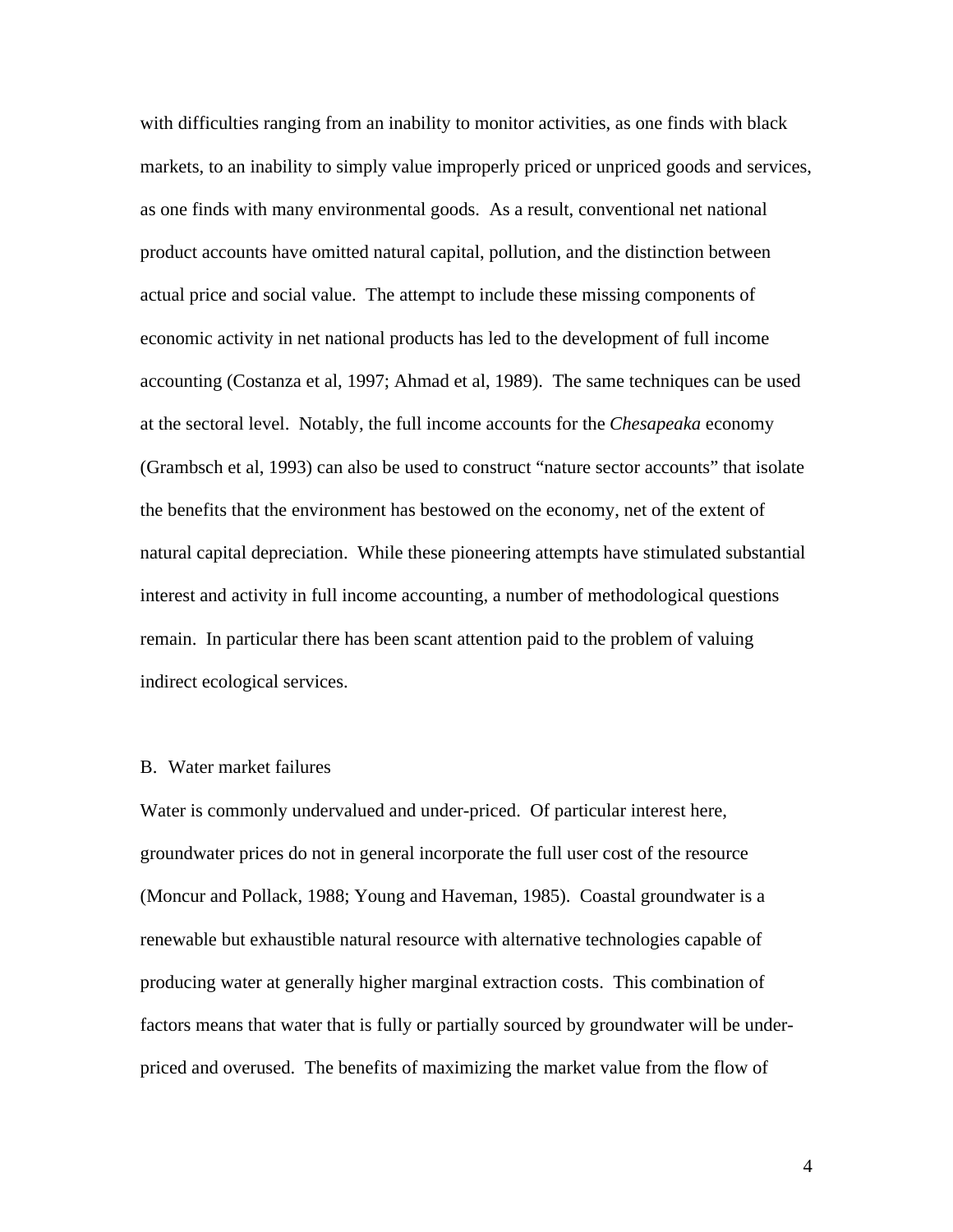water across time periods do not accrue to any one holder of property rights and are therefore dissipated rather than captured through optimal usage. Decisions based on values for water should be corrected for these market imperfections through the calculation of the optimal pricing path for the resource over time.

### C. Indirect ecosystem services

Forested watersheds provide water supply essential for drinking, cooking, other domestic needs, tourist-related services, fishing, agriculture and manufacturing. Forests store appreciably more water than the same soils planted with agricultural crops or cleared land (Wood, 1977) for a variety of reasons. Several of these are enumerated here:

- Forests allow for increased percolation rates (movement of water through the soil) which recharge underground aquifers.
- Tree leaves, branches, and understory plants in a forested watershed act as an umbrella and intercept rain before it reaches the ground. This reduces rain's erosive capacity and increases the infiltration of the rainwater into the ground.
- In wet areas, forested watersheds act as a sponge and soak up rainfall into the soil, roots, mosses, ferns, and leaves. When fully saturated, water is released slowly so that it is delivered consistently and dependably, available for use long after the rain fell to the ground.
- Fog condensing on trees and other vegetation is an important component of water supply and evapotranspiration cycles.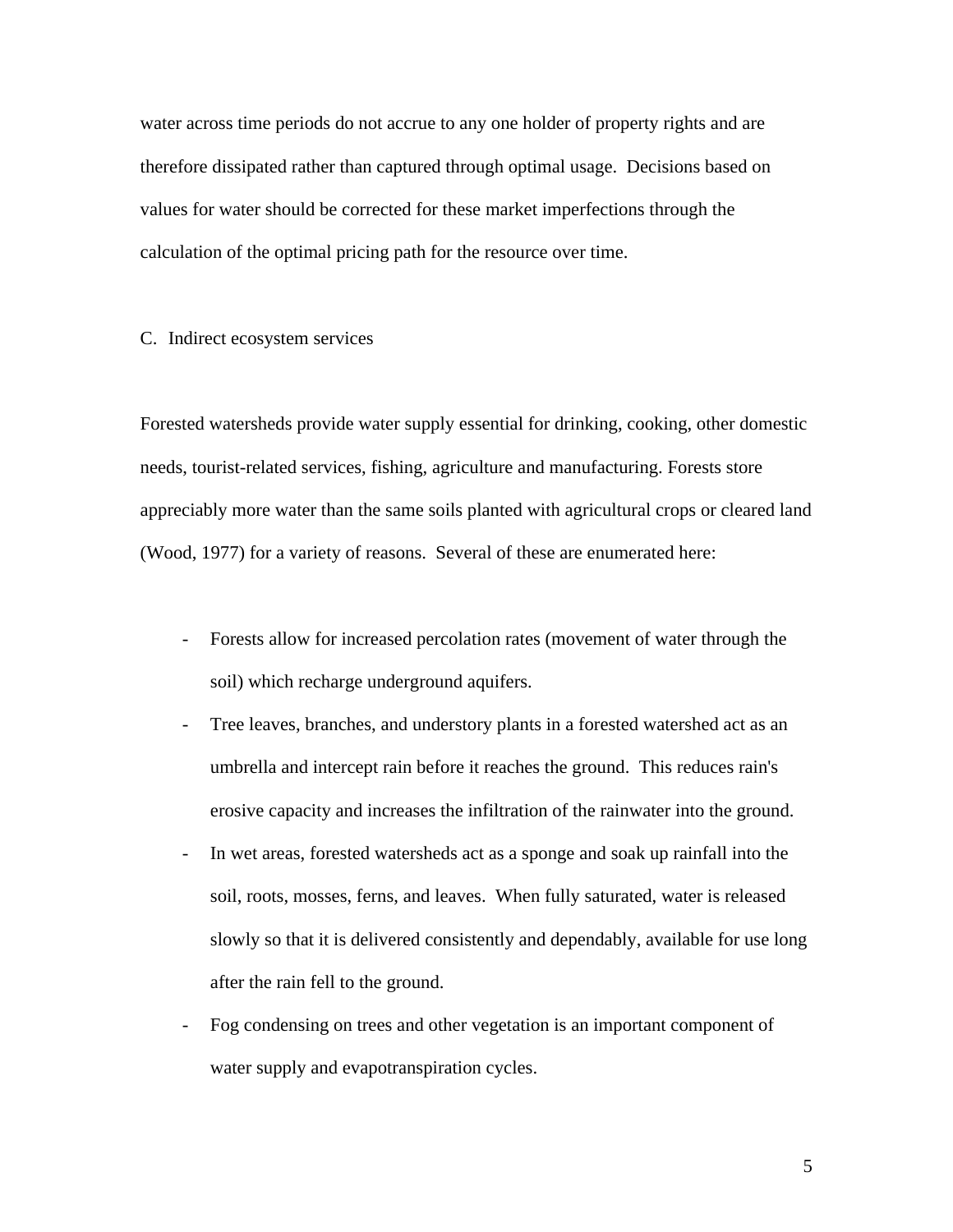- Forests may act as a pump where plants use water that is released back into the atmosphere through evaporation and transpiration (ET). With dense forest cover, suppressed ET allows much of the rainfall and condensed fog to infiltrate into the ground, percolate through the soil, and appear as clean water in streams or ground water (Hamilton et al., 1994).

To make rational economic decisions about the use of the water resource and the forested watershed, one must value these services' ability to contribute to the production of the resource. Since the services are intermediate in nature, the usual revealed preference and contingent valuation (CV) methods used for the valuation of non-market services are not directly applicable.<sup>2</sup>

### II. Valuing the watershed by valuing the water

l

Our problem is to assess the value of the intermediate products provided by the watershed to an aquifer. Attempts to value indirect services are somewhat rare. The difficulties encountered in attempting to value indirect ecosystem services include an inadequate understanding of the scientific relationship between the market good and the indirect environmental support service, a hesitancy to use contingent valuation methods, and a lack of a market good from which one might develop a valuation function for the indirect service. These difficulties, however, may be overcome in some unexpected cases. For instance, our study links the indirect services provided by the forest with the replenishment of groundwater, a renewable resource. Though groundwater is not an

<sup>&</sup>lt;sup>2</sup> See e.g. Kolstad (2000) for a description of direct (CV) and indirect (revealed preference) methods of valuation.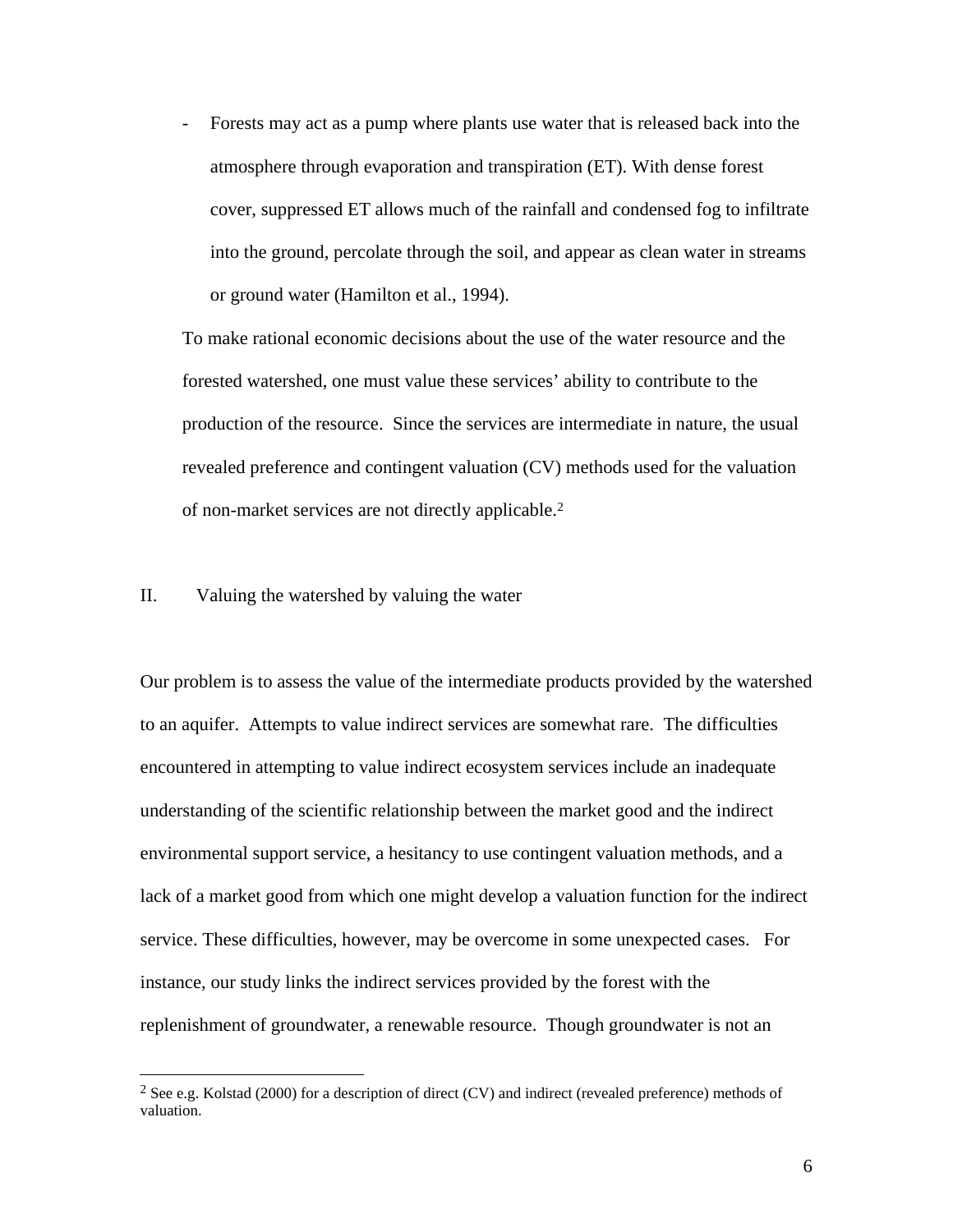optimally priced market good, the value of the forested watershed's contribution to the groundwater can be determined through first using optimal control theory to value the water resources and second using a potential change in forest conditions to determine the value of the forest in groundwater replenishment.

Other studies to address the valuation of indirect ecosystem services include Barbier, 1994, where the indirect environmental functions being discussed come from tropical wetlands. By solving for the dynamically optimal production of two goods, one of which uses converted wetlands while the other uses wetland services, Barbier solves for the optimal path of wetland conversion. Optimal conversion requires that in each period, the marginal value of wetlands in the production of each good must be equal.

Our research values the groundwater itself using a related production function approach, but one with an additional step. Instead of modeling the contribution of the watershed as a direct contribution to the production of water, we consider the watershed as an input to aquifer recharge, which is in turn a factor in the production of water.

 The first step in valuing the additional recharge provided by the watershed involves calculating the present value of the aquifer under the present conditions of forest cover. The second step involves calculating the change in that present value effected by a change in forest cover within the watershed. The forested watershed is appraised through presenting a counterfactual situation in which the forest's contribution to groundwater is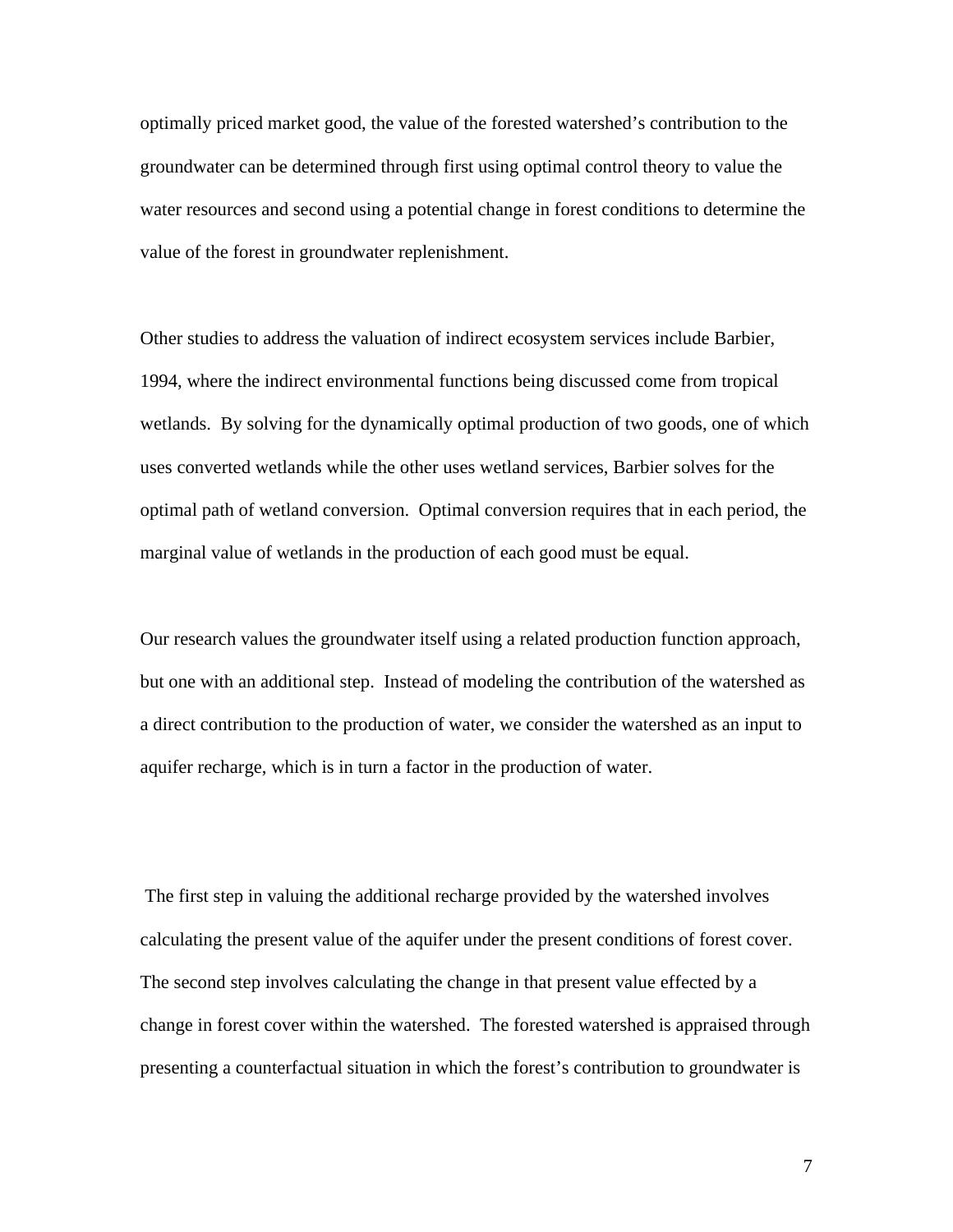reduced, thereby reducing the availability of groundwater and its total value. Using our technique, an indirect resource's value can be calculated without resorting to the controversial use of contingent valuation methods.

## A. Correcting for existing market imperfections with first-best shadow prices

In order to value the contribution of the forested watershed to the aquifer, we need to estimate the true value of water in the aquifer, but actual water charges are insufficient for that purpose. Water is not bought and sold in a decentralized market without external costs and benefits, and current water prices for Oahu do not result in optimal usage rates by the population**.** Water prices tend to underestimate the full social cost of water use, so the quantity used is likely to be higher than optimal and the price lower than optimal. Krulce et al (1997) created a model which allows one to calculate these optimal prices given assumptions about the growth in demand for water and the cost structure for extracting water from the aquifer for the Pearl-Harbor Aquifer on Oahu.

Efficient use of groundwater resources requires that one incorporate the exhaustible nature of the resource, in the form of its availability for future generations' use, into the allocation decision. There is an opportunity cost, in the form of a marginal user cost or scarcity rent, due to the fact that water used today will not be available for future use. This marginal user cost will increase over time as the aquifer head level falls, since each unit of the remaining water will be more valuable. In efficient water markets, the price of water should increase over time to incorporate this user cost. (Tietenberg, 1996)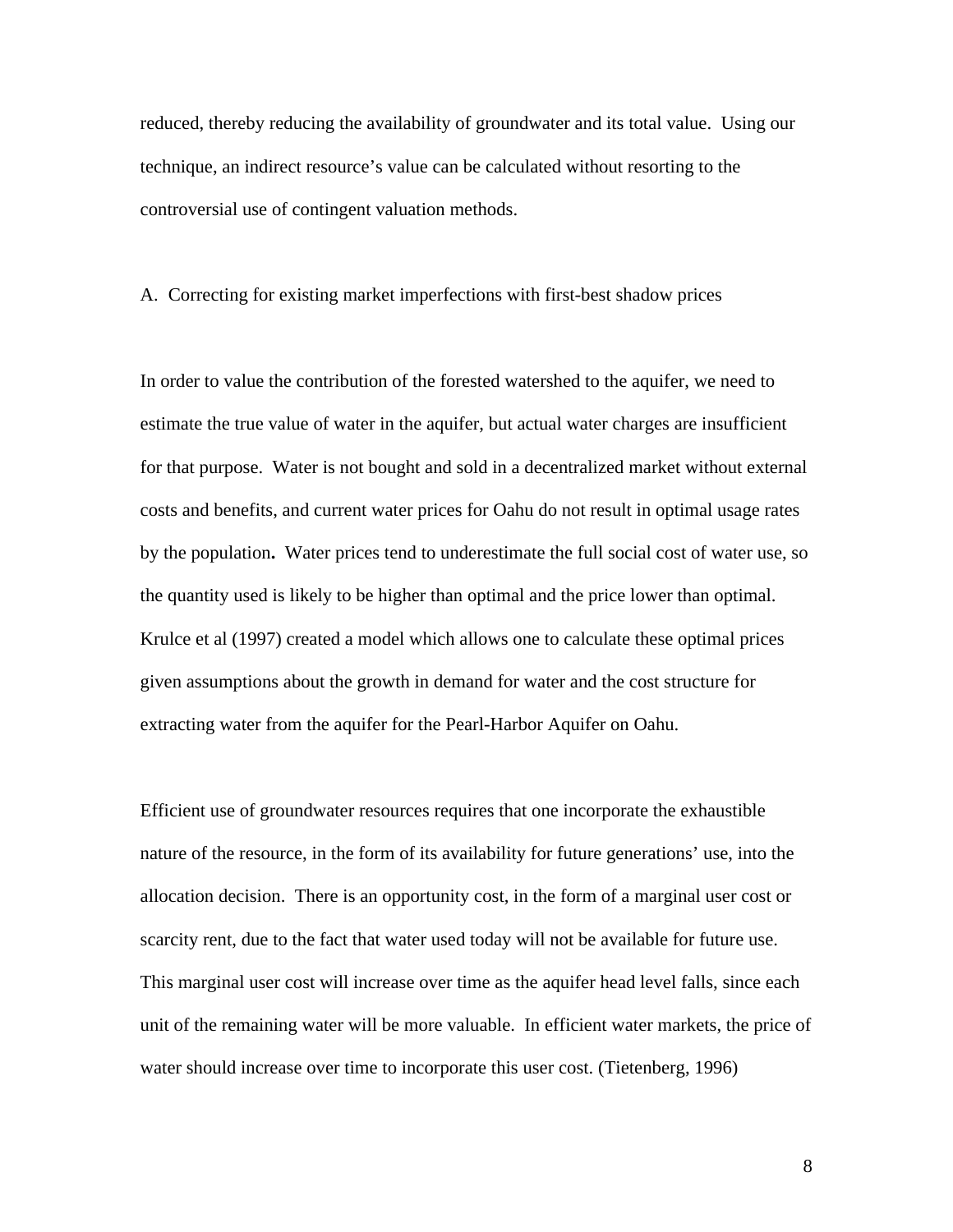Krulce et al. extend the model of resource management for a nonrenewable resource with a backstop price determined by a ready substitute good to renewable resources and apply it to the case of coastal groundwater. (Krulce et al,1997). Groundwater is considered a renewable but exhaustible resource with benefits to both current and future generations. The model addresses the problem of the inter-temporal allocation of groundwater resources so as to maximize the social welfare of the resource users.

Because the value of future welfare is discounted and the marginal user cost is increasing, the extraction path for exhaustible resources, including groundwater, should, *ceteris paribus*, be weighted more toward the present, with use declining over time. However, if demand for the resource is also growing as the population grows, then it may be worthwhile to conserve the resource in the present time in order to accommodate the higher value future users will place on the water. It is assumed that the water from the aquifer can be substituted for desalinated water, the cost of which provides an upper limit to the price which can be charged for the water from the aquifer.

The model accounts for growth in the demand for water resources due to population expansion as well as the reduction in usage that would accompany higher prices. Krulce et al.'s findings indicate that with efficient use of the groundwater, the aquifer head will reach a steady state level after the backstop price is reached. With the expectation of growth in demand for the resource, optimal management may indicate an initial period of conservation followed by a period where the extraction rate exceeds the recharge rate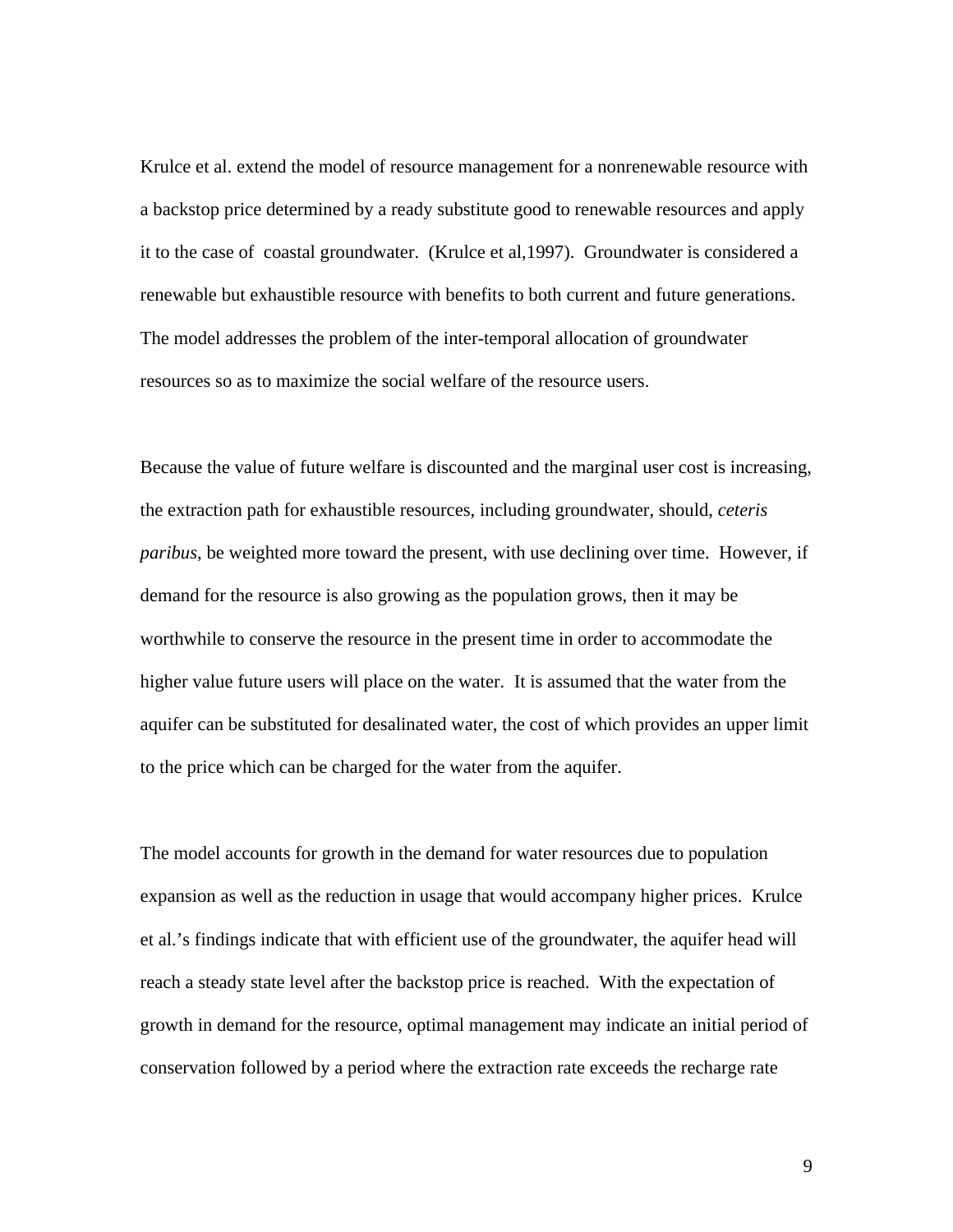before the steady state head level is reached. A formal presentation of the model is included in Appendix A.

The optimal-groundwater-use model is used here in two stages to determine the contribution of the forested watershed to the value of the aquifer. In the first stage, intertemporal social welfare is maximized to find the current optimal wholesale (net of distribution charges) price path and quantity path for water usage from the Pearl Harbor aquifer. In the second stage, these optimal paths are recalculated under the assumption of a significant forest disturbance. The difference in the net present values of the scarcity rent of the resource under the two scenarios provides the estimate of the contribution of the aquifer from the forested watershed's quality level. This value may in turn be used to make appropriate policy decisions at the project, sector, and full economy levels.

The *in situ* value of a unit of water (also known as its *scarcity rent*) is simply the social value of water minus its extraction cost. For example, the scarcity rent for 1,000 gallons used today at an efficient wholesale price of \$1.01 and an extraction cost of \$0.41 would be \$0.60. This is shown as the y-intercept on Graph A of Figure 1. To approximate the total scarcity rent for all the water used in each time period one first multiplies the difference between each period's extraction cost and optimal price (the scarcity rent) by the optimal quantity used in that time period (not shown).3 Then one can calculate the

l

<sup>3</sup>For example in the first period, the optimal quantity extracted is 149 million gallons per day (mgd).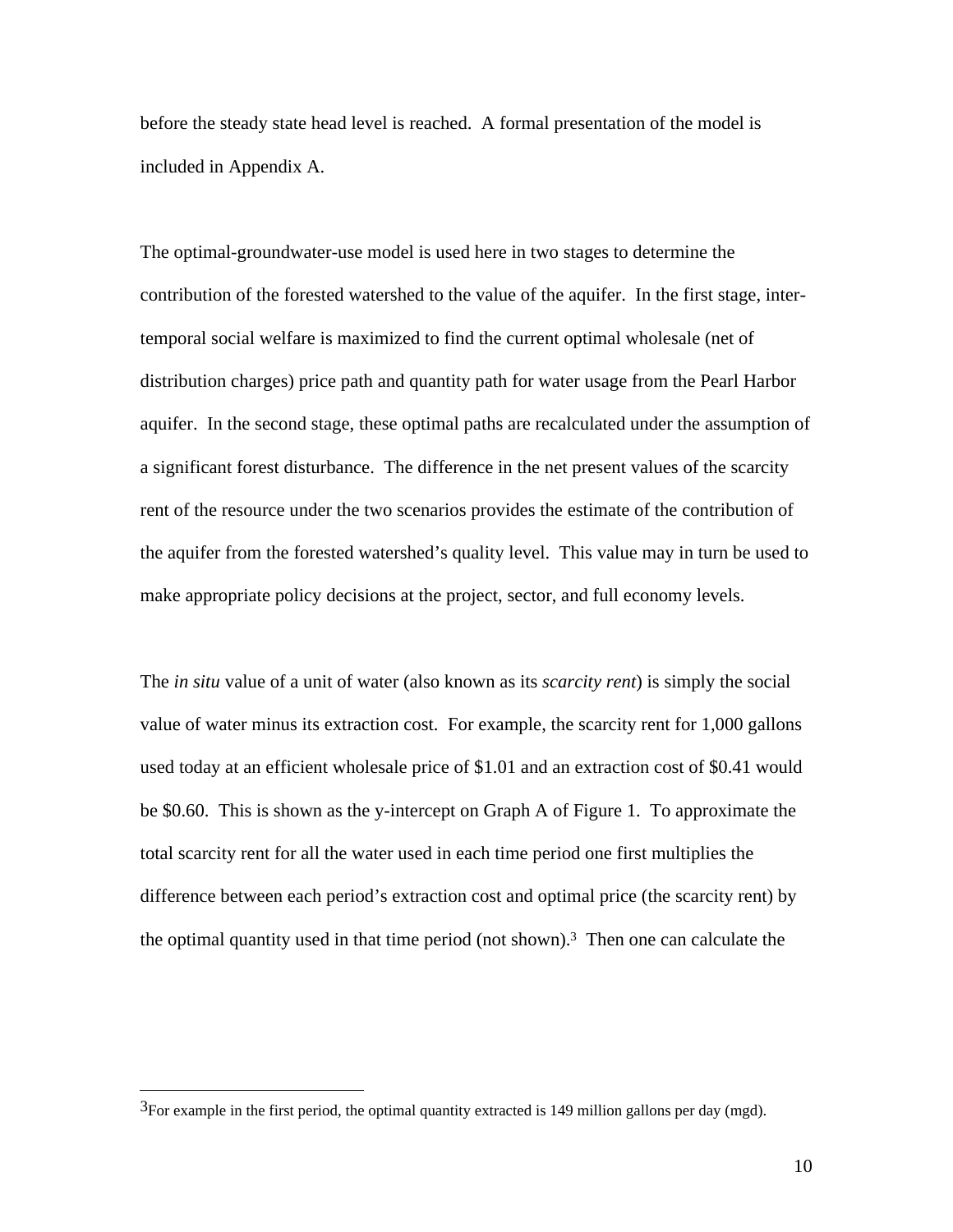net present value by summing the discounted rents in each period over the infinite future, given assumptions about the growth in demand and the social discount rate.<sup>4</sup>

B. Incorporating indirect ecosystem services

1. A General Case

 $\overline{a}$ 

Forested watersheds increase the recharge of coastal aquifers through the mechanisms described above. In short, the quality of the forested watershed will affect the recharge rate of the aquifer and the availability of groundwater for present and future uses. A greater recharge level will increase aquifer head levels and decrease the marginal user costs, increasing the social welfare benefits of the groundwater. A deterioration in forest quality may result in a decrease in groundwater recharge levels and the social welfare derived from the resource. A project level analysis of groundwater use where recharge is supplemented by the quality of its watershed must include the level of forest quality to optimally allocate resources for the management of the groundwater and its renewal.

The analysis of appendix A confirms what may appear to be common sense, but which is commonly overlooked nonetheless. Project evaluation of new waterworks, decisions about water allocation, and watershed conservation projects all require the estimation of the first-best shadow price (efficiency price) of water. But the shadow price of water in an aquifer depends not only on its optimal use trajectory, as discussed in the previous section, but on the quality of the watershed and its capacity for recharging the aquifer. Since the quality of the aquifer in the future cannot be known with certainty, one must rely on the expected state of the watershed, after accounting for risks of degradation,

<sup>4</sup> For a discussion of scarcity rent, present value and social discount rates, see Tietenberg, *Environmental* and Natural Resource Economics, <sup>4th</sup> edition, 1996.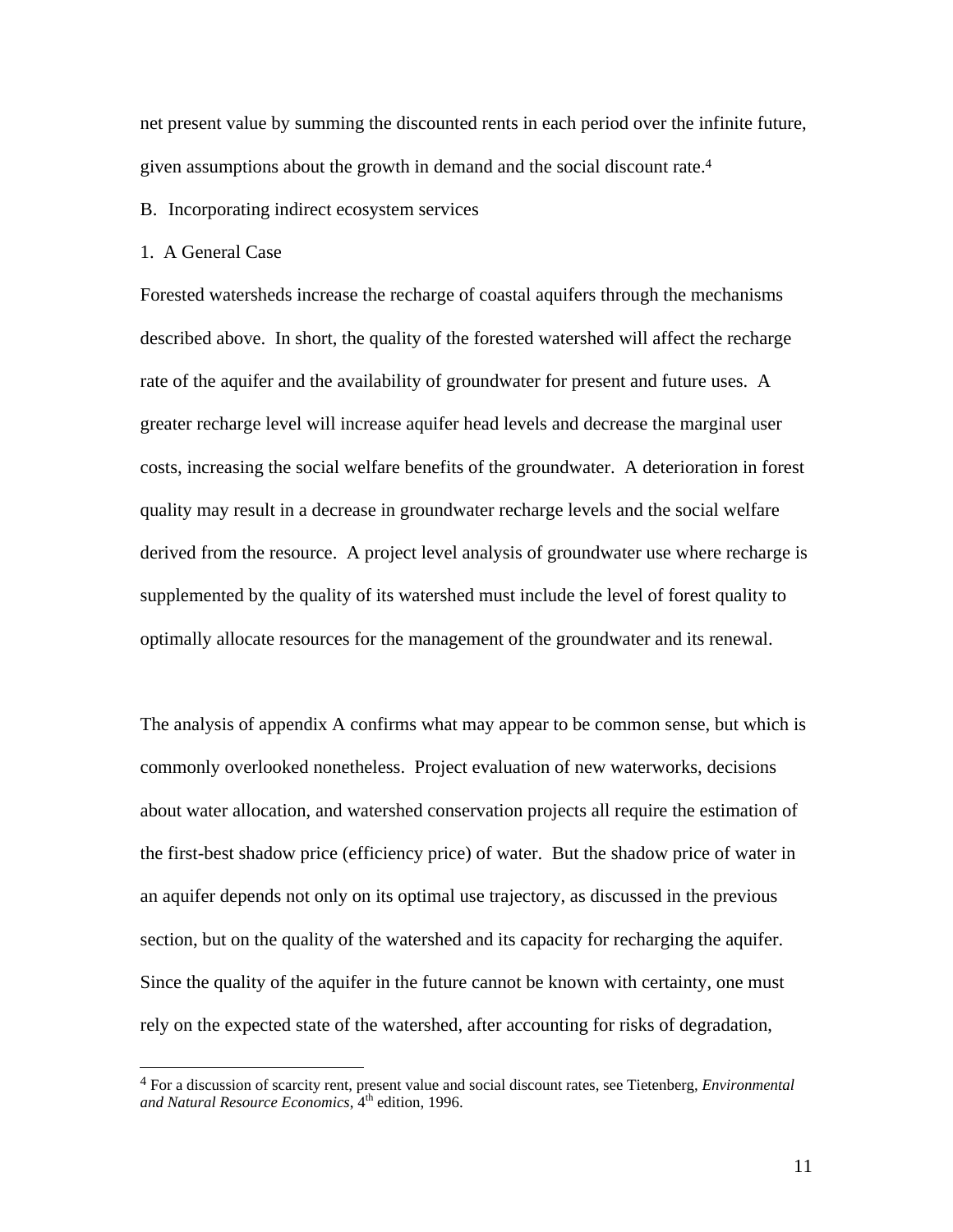contingent on expected conservation effort. Conservation expenditures ("maintenance" in the appendix) should be increased until the value of the marginal unit of water saved thereby is equal to the marginal value of water. Just as overuse of water unnecessarily accelerates the advent of desalination, so does the under-maintenance of the watershed. Both render water more scarce than it needs to be.

At the sectoral and full economy levels, the forest stock should be included in management decisions as cumulative maintenance expenditures determine the forest's quality. Efficient decision-making requires that maintenance be increased until the marginal benefit of maintenance equals its marginal cost. The marginal benefit of maintenance expenditures in each year equals the marginal increase in the forest stock effected by that expenditure, times the marginal increase in recharge induced from that stock, all times the resource rent. This requirement directly ties the forest quality expenditures to the availability of the groundwater resource.

That a relationship exists between forest quality and watershed quality has been well known for some time. Under the Organic Act of 1897 (30 Stat. 34-36; codified U.S.C. vol. 16, sec. 551), the Forest Service was begun with the mandate to provide healthy watersheds to improve water flows as well as to provide a continuous supply of timber. Around this same time period, most of the Ko'olau Mountains were put into the land management district of "Conservation," limiting the development of this land, and increasing watershed quality. Today, the island's water supply and the Pearl Harbor Aquifer benefit from this investment. Expenditures on maintenance of the watershed

l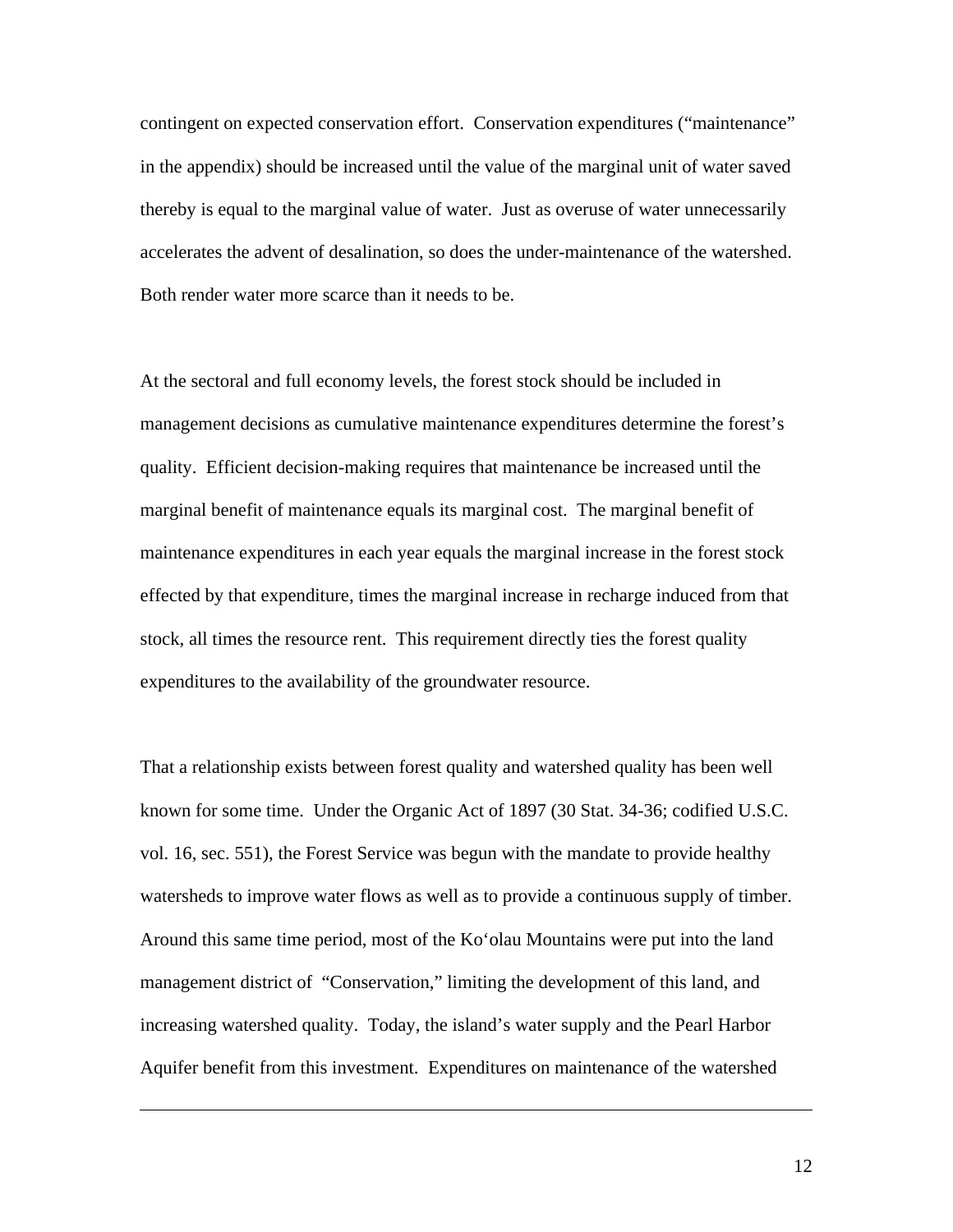should be seen in this historical context. The Conservation district requirements limit the threats to development but do not eliminate the threats of forest quality deterioration. Groundwater and surface water can both meet the population's water needs. The benefits of groundwater over surface water are manifold: (1) the infiltration process provides a lengthy period (about 12–25 years for Hawaii's geology) during which sediments and other contaminants are filtered out, (2) the ground provides a convenient storage facility in which water can be kept clean for times of future demand, and (3) the ground does a better job of capturing the water for use than we could without drastic alteration to the forest environment and the other amenities it provides.<sup>5</sup> These benefits mean that changes in the ratio of runoff (surface water) to ground water infiltration will affect the overall quantity and quality of the water supply. Our study uses this potential change to calculate the value of the forest in the production of ground water quantity.

The environmental conditions that mark forest quality for the provision of groundwater resources stem from a variety of hydrological conditions. Steep slopes will clearly have more runoff and less infiltration than flatter slopes. Streams that meander or pass over more rubbly and less smooth, or channeled waterways, will have higher infiltration rates. Intense rainfalls that may be experienced in severe storms, particularly as on the windward sides of the Ko'olaus, will tend to increase channelization and runoff. Layers of vegetation help slow this process by providing slope stability, more even stream flow, and fallen debris in the water, creating a mechanism to slow the flow and provide freshwater organisms with conducive habitat.

l

 $<sup>5</sup>$  For instance, evaporation and transpiration losses could be eliminated by replacing the forest with large</sup> catchment and storage systems.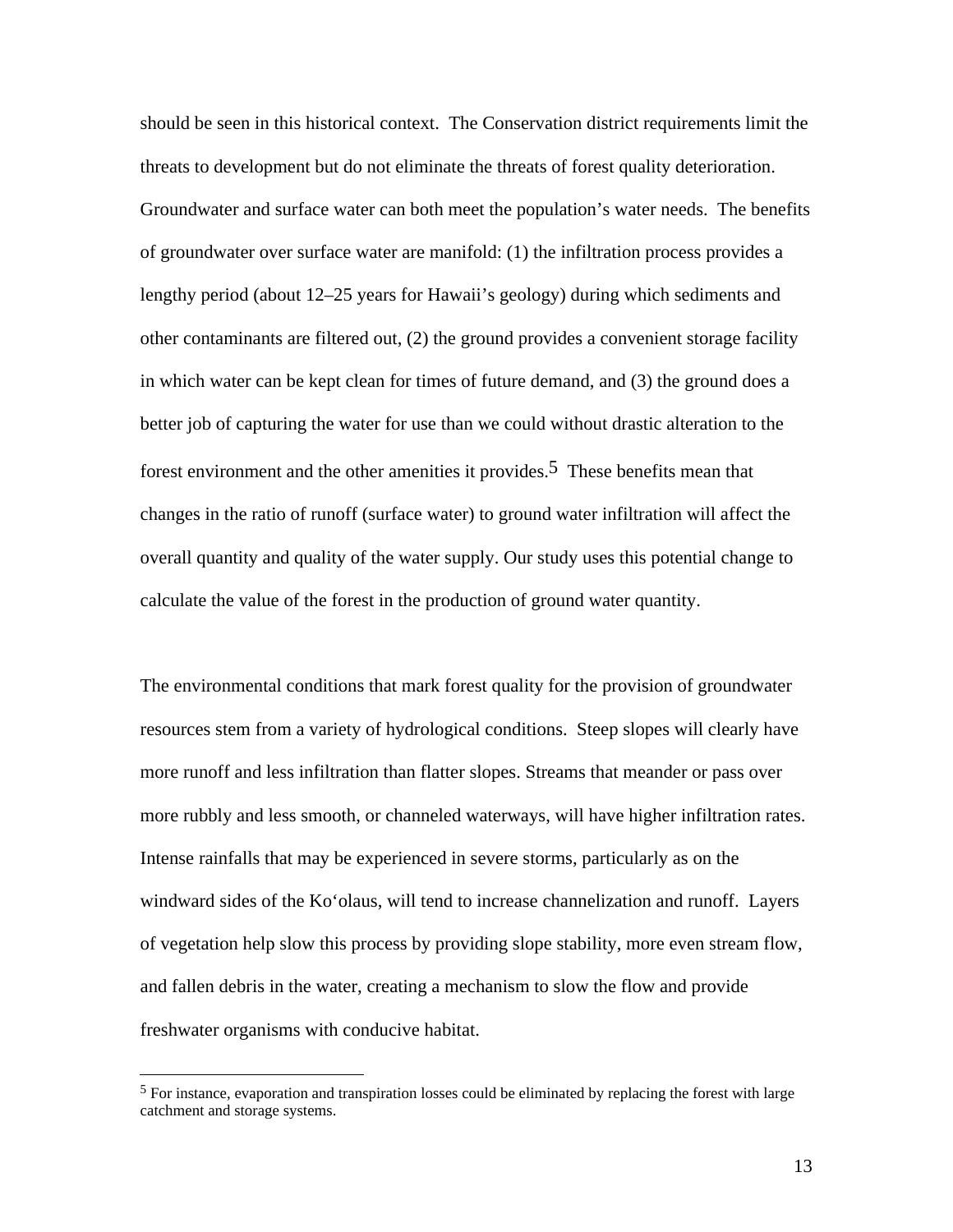The soil type will determine the permeability of the landscape below ground level. Compacted soil can prove quite impermeable if not broken up.<sup>6</sup> The soil types in Hawaii generally have a high clay content and are permeable until disturbances occur. When these clay soils are packed, however, as can occur through feral pig activity, they can quickly form an impenetrable layer.

Finally, vegetation cover determines much of the process of ground water recharge. A healthy, multiple tiered forest will collect more raindrops through its leaves, protect the soil from both sheet and rill erosion,  $\frac{7}{1}$  and will keep the soil permeable through its root systems. Each of these services increases groundwater recharge levels. Ecosystem services are highly valuable in places like Hawaii, where population demands for water are taxing supplies. Their inclusion in project analysis is necessary for efficient decisionmaking and resource use.

Costs of lost services are measured here by estimating the lost value (replacement cost) accrued through a deterioration in environmental quality. Forest quality is in this case an input into groundwater recharge. This is thus a damage cost aversion approach to the question of production value generated from the indirect environmental service (Barbier, 1994; Smith, 1991). These estimates should then be used as guidelines for project, sectoral, and economy-wide resource use.

 $\overline{a}$ 

<sup>&</sup>lt;sup>6</sup> Some of the early irrigation ditches were in fact made of packed soil. The soil base for the Ko'olaus is volcanic. The Natural Resources Conservation Service (NRCS) has conducted soil surveys for the islands (NRCS, 1972 (Island of HI, 1973)). Many of the original irrigation ditches were not lined, and were sufficiently watertight just through packing the soil tightly (NRCS, 1972 (Island of HI, 1973)).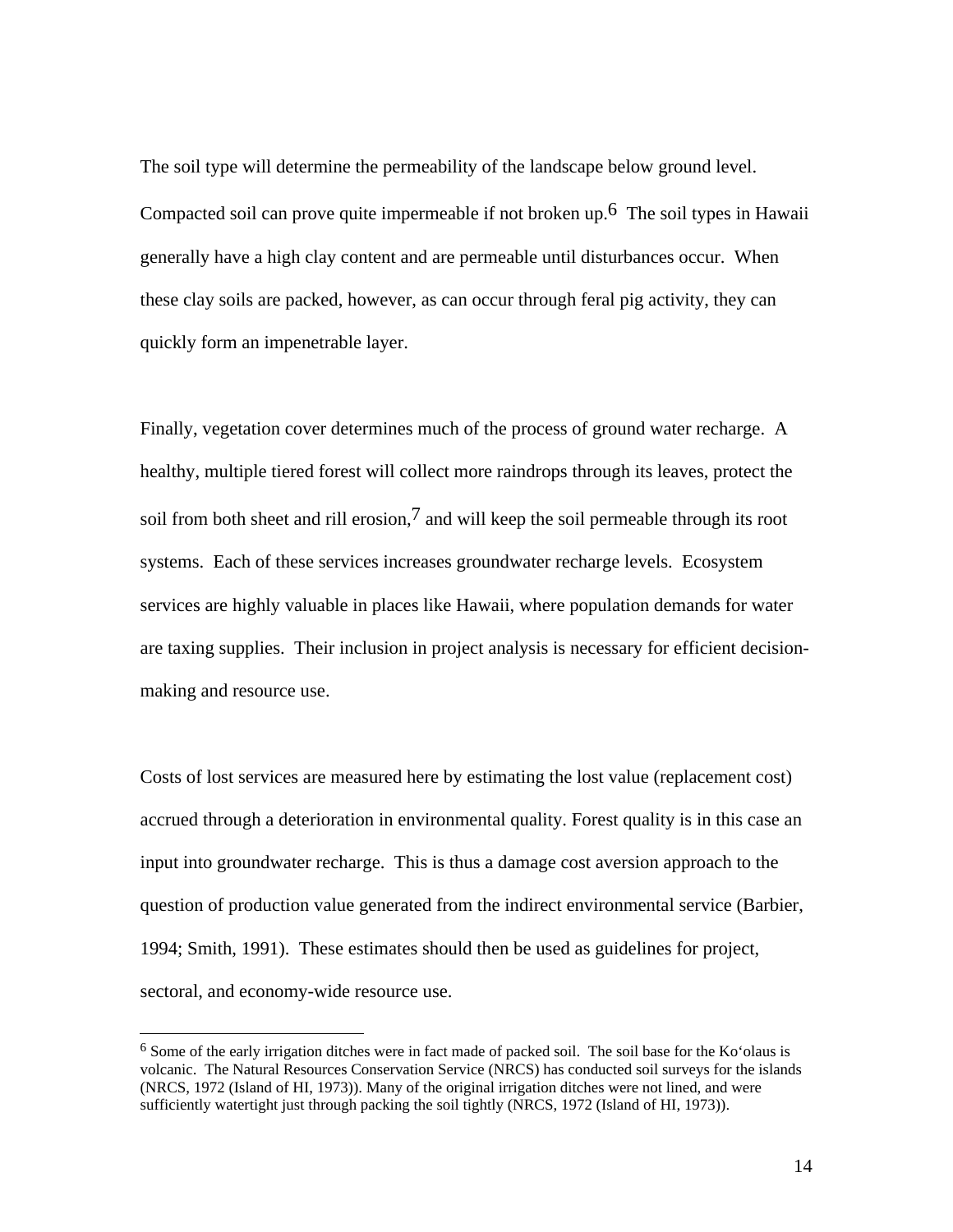The threats to forest quality and the associated ecosystem services could come from several types of disturbances. A large decrease in recharge could come from a variety of changes in the forest. Perceived threats to the watershed range from the introduction of invasive alien species to urban development or fire. In general, an activity such as road building or a natural occurrence such as a landslide due to forest disturbance will increase precipitation runoff and decrease recharge to the aquifer. The most likely scenario for degradation of forest quality with respect to recharge levels is briefly discussed elsewhere in this document.

#### 2. The Pearl Harbor Aquifer and Ko'olau Conservation District

The Pearl Harbor Aquifer underlies much of O'ahu and water flow on the leeward side of the Ko'olaus contributes significantly to the recharge of this aquifer. Some officials of the State Water Commission believe that current withdrawal rates are such that all renewable island water resources will be fully developed and in use in 25 years. Any additional growth in demand for water resources after that time can only be accommodated either by depleting aquifer heads below replaceable levels or by exploiting external sources such as desalination.<sup>8</sup>

In Hawaii and elsewhere, forest preserves were set aside at the turn of the century to protect watersheds and by the 1930s replanting occurred in deforested areas to restore the vital ecosystem services the forests could provide. In Hawaii, these deforested areas were

 $\overline{a}$ 

 $7$  Sheet erosion is caused primarily by raindrop impact. Rill erosion is caused primarily by surface runoff.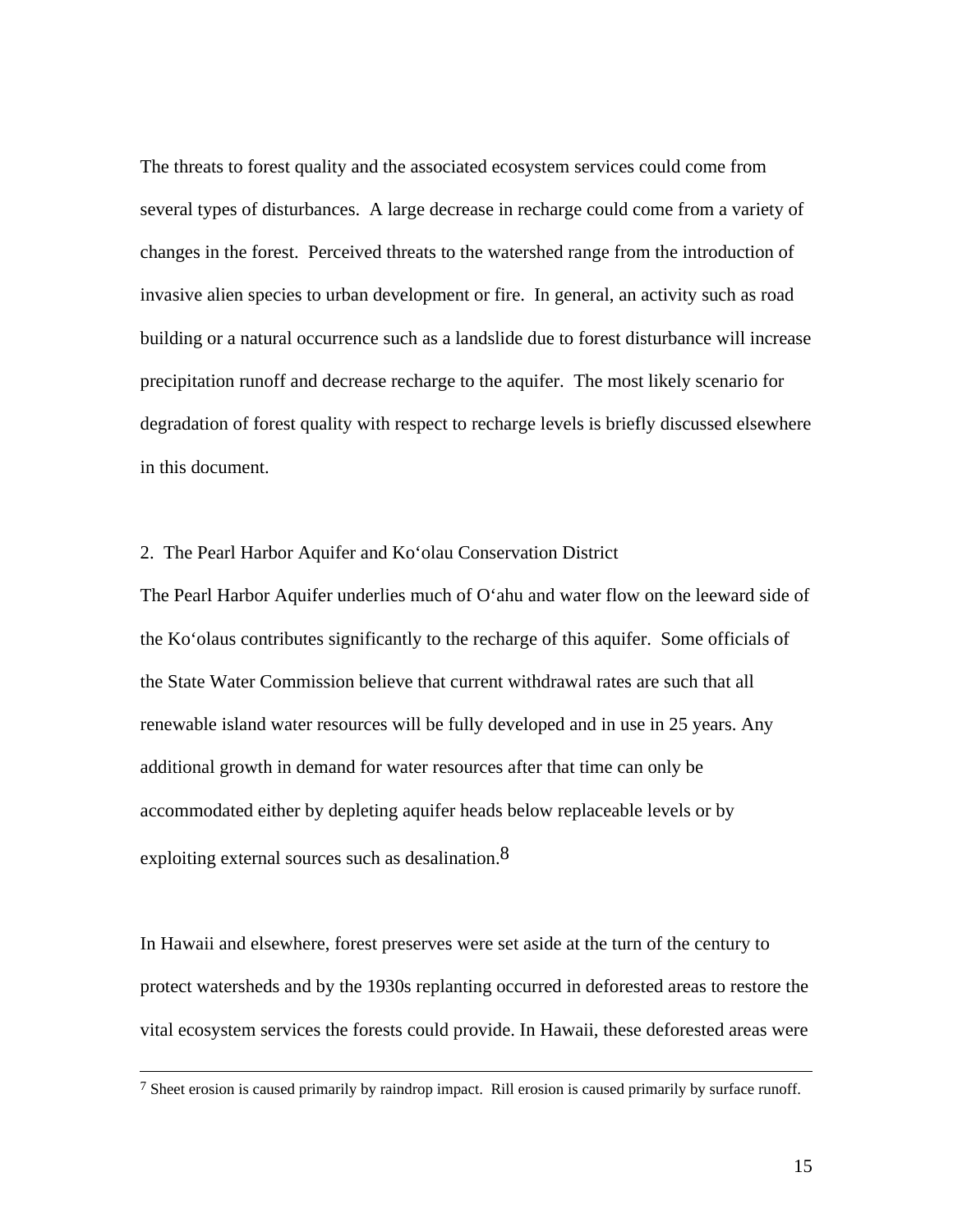the result of cattle grazing and other forest degrading land use practices in the previous two centuries. Much of the need to protect water in these early days stemmed from the high levels of water needed to produce sugar.<sup>9</sup> With the importance of sugar dwindling, residential usage is quickly becoming the most important beneficiary of the Ko'olaus' water.

The deterioration in forest quality anticipated in this analysis is a decrease in groundwater recharge of 41 mgd, or 31% of the current recharge level from the Ko'olaus. Figure 1 shows a visual representation of the scarcity rent for 1,000 gallons in each time period prior to using desalination under current forest conditions (Graph A) and under a change in forest conditions which leads to this decrease in recharge (Graph B). Under current conditions (A) a steady state is reached in the year 2072 wherein the optimal wholesale price of water from the aquifer is equal to the wholesale price of desalination. At this point, the same amount of water should be extracted from the aquifer in each year, maintaining an optimal aquifer head level and extraction cost, with new demands being accommodated by desalination. In scenario B, the desalination steady state is reached much sooner, in the year 2057. Thus, a significant benefit of the healthy forest is that the necessity for desalination, and investment in desalination facilities, is substantially delayed.10

<sup>9</sup> It takes one million gallons to produce one ton of sugar (Wilcox, 1996).

 $\overline{\phantom{a}}$ 

<sup>8</sup> Roy Hardy, Water Commission, personal communication, 7/24/98. Other studies (e.g. Krulce et al., 1997) have shown that this does not have to be the case if water management is improved in the interim.

<sup>10</sup> Such costs are not estimated in this analysis.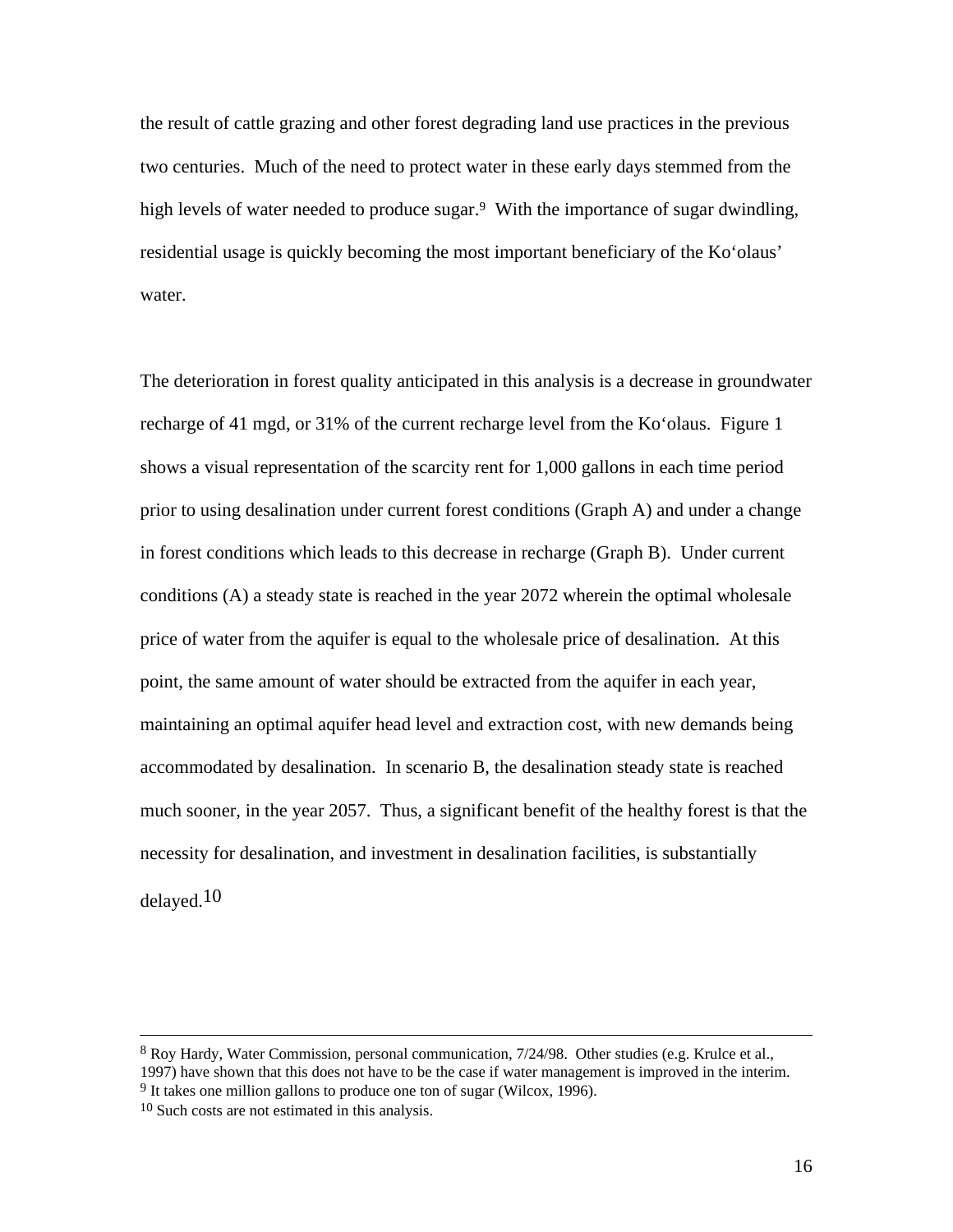*Figure 1: Scarcity rent for recharge to Pearl Harbor Aquifer*

Graph A: Current, recharge of 281 mgd



Graph B: Post-forest quality change, recharge of 240 mgd

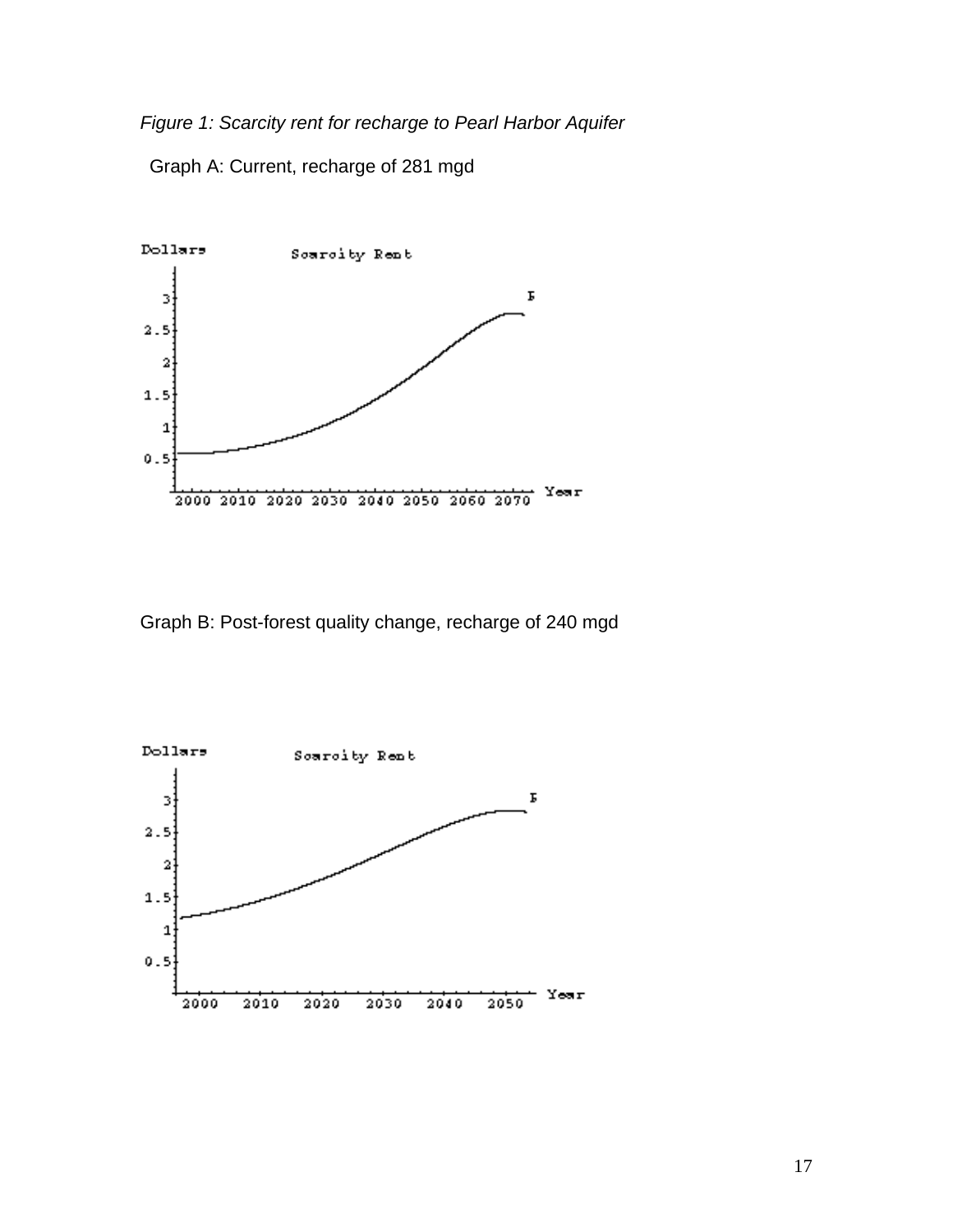The perceived threats to the watershed are, in brief, any combination of fires, roads, logging, urban development, feral ungulates, and introduced species like *Miconia calvescens*. Given current forest zoning and threat levels, the most likely way in which large scale devastation could occur would be through a combination of rapidly spreading *Miconia calvescens* (an invasive introduced plant species) and/or leaf hopper infestation (an invasive introduced insect species), thereby changing the composition of the forest canopy; urban creep along the edges of the district replacing key areas of streamside vegetation with pavement; and an increase in feral pigs, causing lower rates of soil infiltration.<sup>11</sup>

Using the technique outlined above, we calculate the net present value of the aquifer with its current forest quality and with a deteriorated quality level. We find that the net present value lost from a decrease in recharge of 41 mgd to the Pearl Harbor aquifer is \$1.42 billion, given a social discount rate of  $3\%$ .<sup>12</sup>

As a caveat, note that groundwater and surface water levels might actually be increased by similar changes in the forest quality to those described above. For instance, a reduction in vegetative cover could lead to decreases in evapotranspiration (ET) which

 $\overline{\phantom{a}}$ 

<sup>&</sup>lt;sup>11</sup> While any of these threats might be capable of reducing groundwater recharge significantly, the scientific uncertainty involved when discussing changes in vegetation cover, and the many possible types of mitigation procedures possible during development mean that a combination of impacts is assumed necessary for such a significant change in recharge levels.

 $12$  The optimal social discount rate is a controversial topic within economics. James Kahn has suggested the use of 30-year U.S. Treasury bond rates because they are a low-risk, diversified investment, or the average real rate of growth of GDP, historically 2-3%, because any one part of the economy growing exponentially larger than the economy as a whole could not be sustained for long (Kahn, 1995).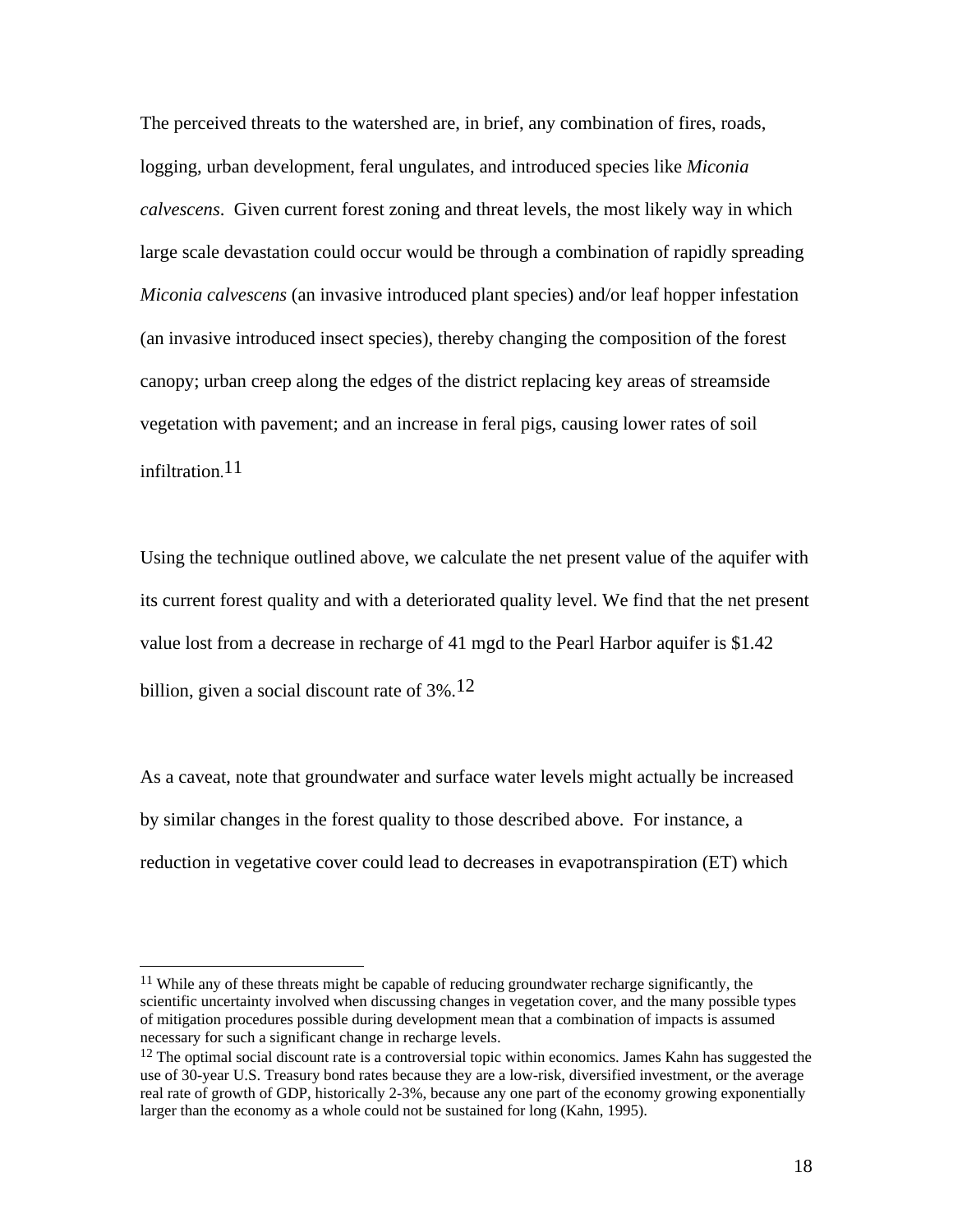more than compensate for decreases in recharge due to lower levels of soil moisture storage and infiltration rates.<sup>13</sup>

In summary, groundwater recharge is a valuable product of the Ko'olau forest, with a net present value of at least \$1.42 billion. Oahu gets about 90% of its fresh water supply from groundwater. Alternative production techniques such as desalination are costly and the postponement of their need is a valuable policy goal. Postponement can occur on the supply side by maintaining or potentially enhancing forest quality.

III. Incorporating water-resource valuation into the three levels of water planning The inclusion of these estimates of forest value is valuable for partial project level decisions regarding watershed usage. Before manipulating the forest cover for watershed purposes, however, the benefits of the additional water must be weighed against the costs of the changes in the forest to other amenities, such as water quality, wildlife habitat and aesthetic pleasure. This highlights the value of full income accounting, which would create a nature sector account for the Ko'olaus.

Net National Product can be calculated from the expenditure side and the income side. Table 1A shows the standard components of Net National Product while Table 1B adds in the environmental sector.

 $\overline{\phantom{a}}$ 

<sup>13</sup> Giambelluca (1983)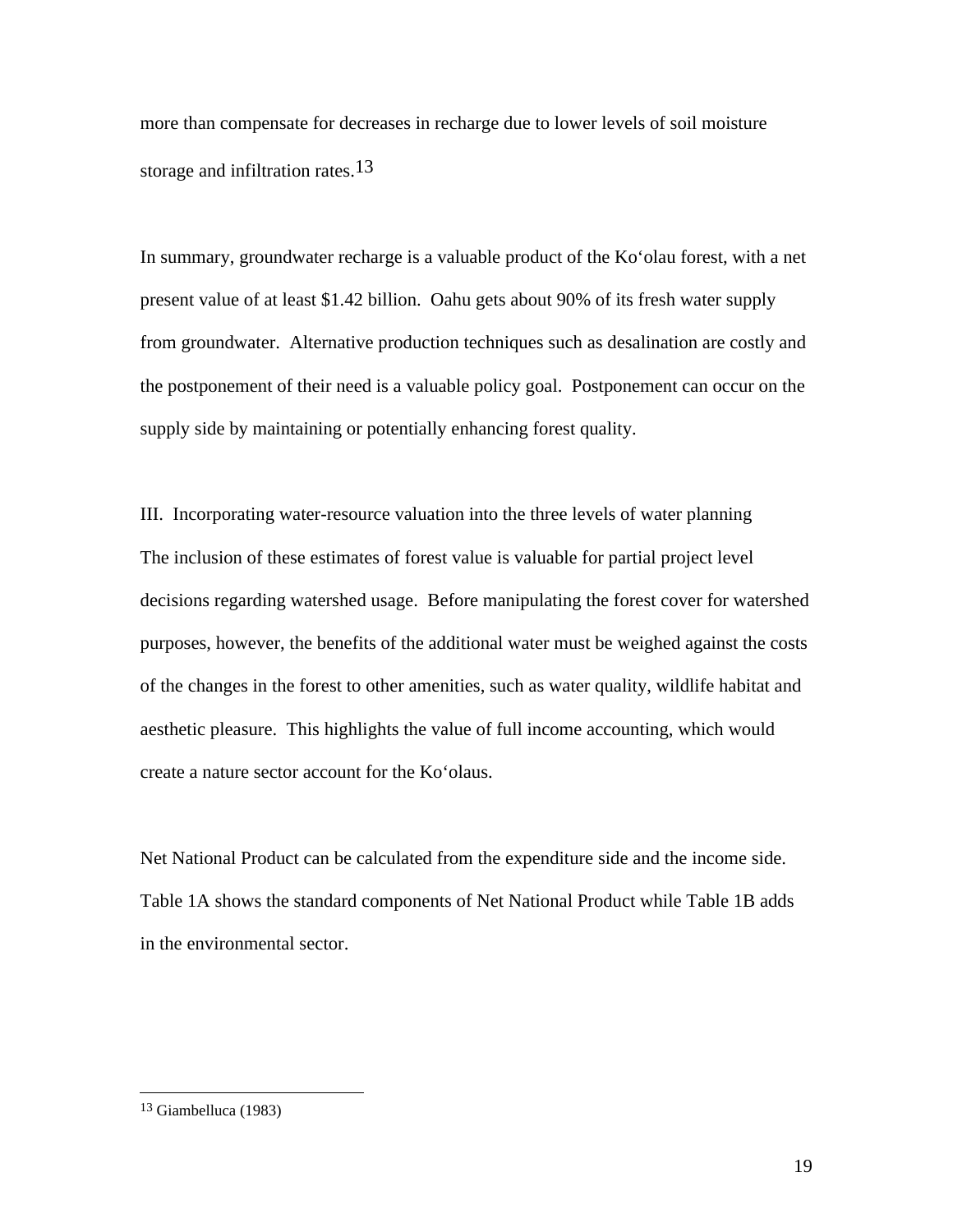| Table 1A: Standard Components of Net Domestic Product                        |                                           |  |  |  |
|------------------------------------------------------------------------------|-------------------------------------------|--|--|--|
| Net Domestic Product                                                         | National Income + Indirect Business taxes |  |  |  |
|                                                                              | less subsidies                            |  |  |  |
| Expenditures                                                                 | Income                                    |  |  |  |
| Agriculture, forestry, fisheries, mining                                     | <b>Compensation to Employees</b>          |  |  |  |
| Manufacturing, construction, transportation                                  | Interest, rental income and profits       |  |  |  |
| and public utilities, retail and wholesale                                   |                                           |  |  |  |
| trade                                                                        |                                           |  |  |  |
| Financial insurance and real estate,                                         | Depreciation allowance                    |  |  |  |
| <b>Services</b>                                                              |                                           |  |  |  |
| Government and government enterprises                                        | Indirect business taxes net of subsidies  |  |  |  |
| (Depreciation)                                                               |                                           |  |  |  |
| Table 1B: Additional Sectoral components required for full income accounting |                                           |  |  |  |
| Value of non-market environmental goods                                      | Value of non-market environmental inputs  |  |  |  |
| and services                                                                 |                                           |  |  |  |
| (Environmental Depreciation)                                                 | Natural capital depreciation allowance    |  |  |  |
| Value of other non-market goods and                                          | Value of other non-market goods and       |  |  |  |
| services (e.g. black market goods)                                           | services (e.g. volunteer labor)           |  |  |  |
|                                                                              | Rents and profits from natural capital    |  |  |  |

Within this context, a profit-loss statement for the environmental sector of the economy becomes a useful performance indicator. The components of a profit-loss statement would take a form similar to Table 2. This table has been tailored to the case of the Ko'olau Conservation district. For a quantitative example using the Chesapeake Bay area, see Grambsch (1993).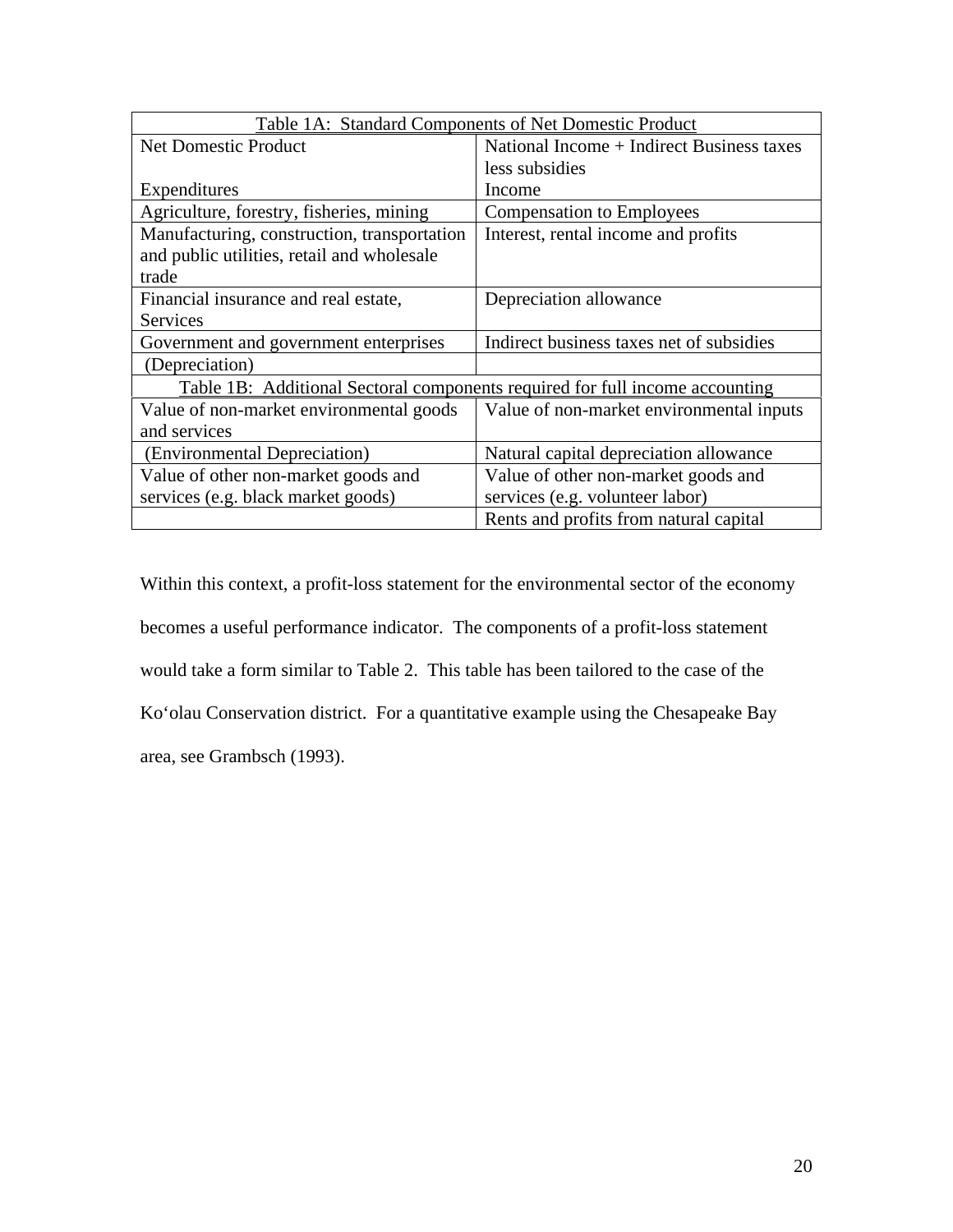| Table 2: Sample Profit-Loss Performance Indicator for the Ko'olau Sector (figures are<br>rough estimates of annual flows, in millions of dollars(1997)) <sup>14</sup> |                    |                                                                                                                                          |                  |         |  |
|-----------------------------------------------------------------------------------------------------------------------------------------------------------------------|--------------------|------------------------------------------------------------------------------------------------------------------------------------------|------------------|---------|--|
| Value of Environmental Goods and<br>Services Produced from watershed                                                                                                  |                    | Inputs to watershed resource                                                                                                             |                  |         |  |
| Groundwater quantity                                                                                                                                                  | \$137              | Forest maintenance<br>expenditures                                                                                                       |                  | \$0.2\$ |  |
|                                                                                                                                                                       |                    | Natural capital contribution to<br>groundwater recharge                                                                                  |                  | \$136.8 |  |
| Water quality and in-stream<br>uses                                                                                                                                   | \$4.84             | Dredging (Defensive<br>\$0.4<br>Expenditures and damages)                                                                                |                  |         |  |
|                                                                                                                                                                       |                    | Natural capital contribution to<br>\$4.44<br>water quality and in stream<br>uses                                                         |                  |         |  |
| Species habitat and biodiversity                                                                                                                                      | \$42.6             | \$0.1<br>Additional Invasive species<br>prevention and eradication<br>Natural capital returns from<br>\$42.5<br>lack of invasive species |                  |         |  |
|                                                                                                                                                                       |                    |                                                                                                                                          |                  |         |  |
| Subsistence, hunting, and<br>commercial harvests                                                                                                                      | \$2.3              | \$2.3<br>Natural capital contribution to<br>commodity use                                                                                |                  |         |  |
| Aesthetic values and ecotourism                                                                                                                                       | \$92.4             | Natural capital contribution to<br>\$92.4<br>aesthetic values and<br>ecotourism                                                          |                  |         |  |
| Other natural capital<br>depreciation                                                                                                                                 | $$-2?$             | $$-2?$<br>Other natural capital<br>depreciation                                                                                          |                  |         |  |
|                                                                                                                                                                       |                    |                                                                                                                                          |                  |         |  |
|                                                                                                                                                                       |                    | <b>Total "Natures</b><br>Profits" (net returns<br>to nat. capital)                                                                       | $$276.44$ (Est.) |         |  |
| Total                                                                                                                                                                 | \$277.14<br>(Est.) | Total                                                                                                                                    | $$277.14$ (Est.) |         |  |

Currently, the Ko'olau district and many other places appear to enjoy significant profits from their environmental sectors. From Table 2, the profits attributable to nature from the Ko'olau Conservation district sum up to as much as \$276.44m. These accounting procedures do not, however, incorporate the risk of significant natural capital depreciation through occurrences such as natural disasters or new or uncontrolled invasive species. Significant natural capital deterioration, such as species extinction and

l

<sup>14</sup> From Kaiser, Krause, and Roumasset, UHERO Online Report, *www2.hawaii.edu/~uhero*, 1999.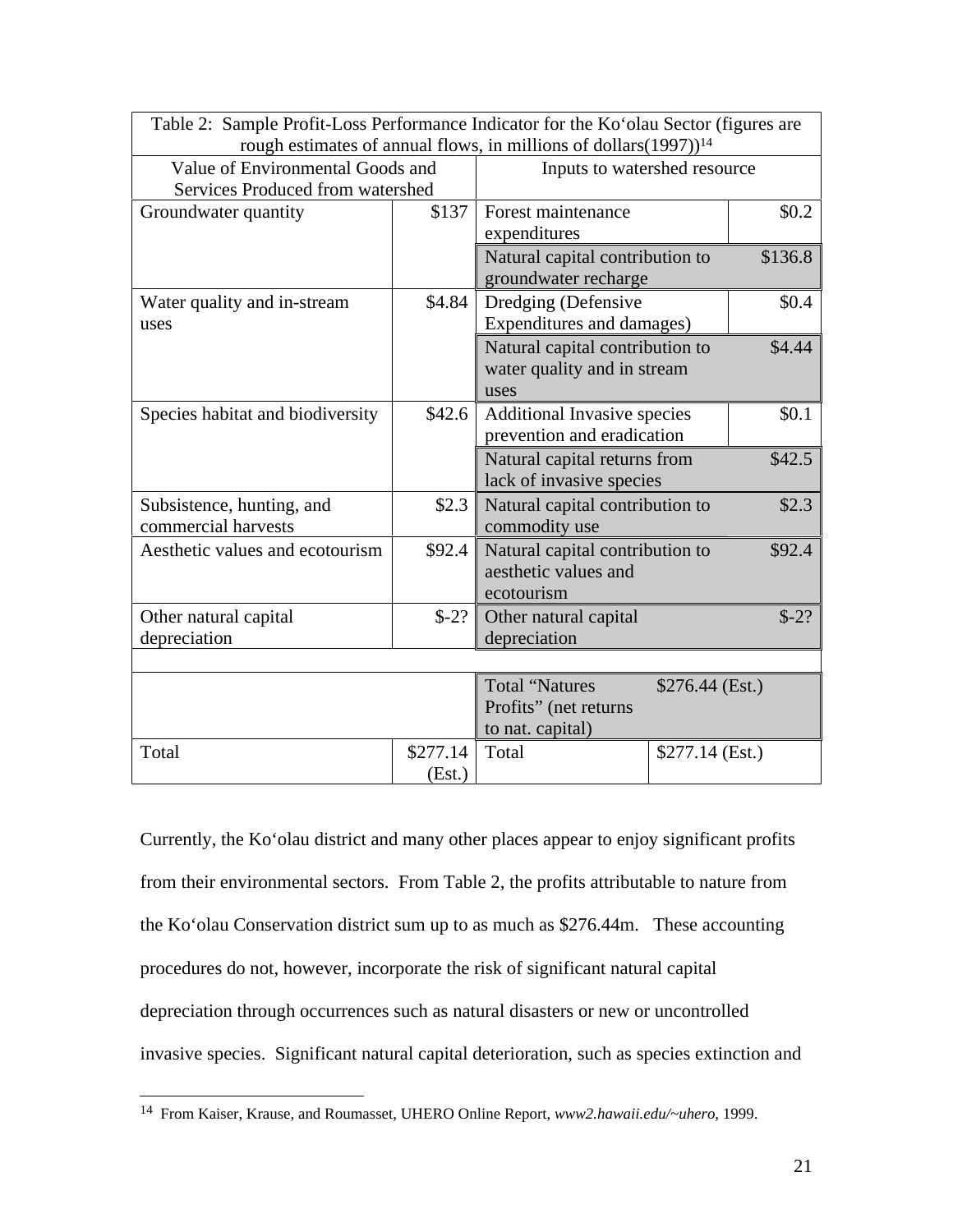decreases in biodiversity, may also go unseen, confounding its measurement further. A large portion of these windfall profits from nature, \$136.8m, come from groundwater recharge provided by the forest.

The potential threat to these profits is uncertain. At the project level, one can use this approach, combined with information about the planned action, to evaluate the expected change in value from an action. For example, assume that there is a 30% chance that within 10 years there may be a natural event such as partial destruction to the forest by invasive species as described above. This event would, as calculated above using optimal control theory, lead to a net present value of \$1.42 billion dollars in damages. To determine the benefits of the project, one would then estimate the impact that a specific conservation project has on the probability of said damages occurring. If for example, a one million dollar conservation project reduced the probability of the specified damage occurring within 10 years to 5%, then the investment would generate an expected return of more than \$300 million. This figure does not even include the non-aquifer related benefits of the project. A favorable net present value is expected even if the assumptions about the effectiveness of the conservation project are less optimistic.

This sort of information can be used at both the sector and economy-wide levels to improve policy decisions. Clearly, the risk of natural capital depreciation warrants more significant attention given the profitability of the environmental assets. Accounting in this format demonstrates the importance of full information for optimal decision-making. At the project level, this information shows the value of calculating the environmental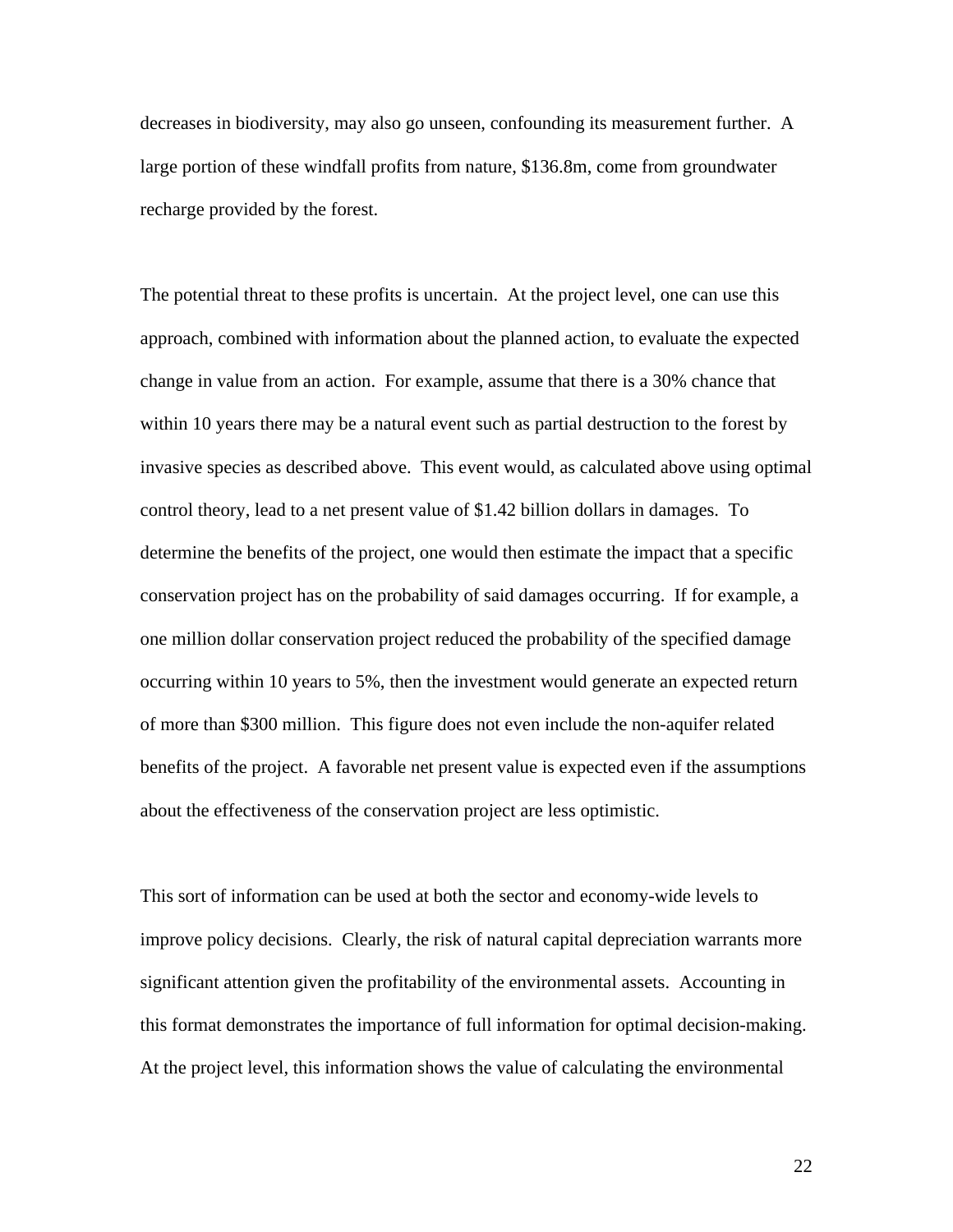balance sheet for the case of project completion as well as the status quo. A comprehensive project evaluation would therefore use a similar calculation as demonstrated in this paper to determine the full value of the environmental resources used in the project.

#### IV. Conclusions

This paper provides a method for estimating the value of an indirect environmental service for purposes of full income accounts, nature sector accounts, and project evaluation. The method is briefly illustrated for the Ko'olau forested watershed in Oahu, Hawaii. In the process, we illustrate the importance of valuing intermediate non-market goods for planning and management of both water and watershed resources.

The particular watershed service of interest is the enhanced recharge of the Pearl Harbor Aquifer provided at three levels of forest cover – present cover, no cover, and cover with moderate damage. In full income accounting ("green" net product accounts), the value of the water provided by the aquifer is an item on the final goods and services side of the national or regional product account. That part of the water services attributable to the forest (present cover vs. no cover) shows up as an intermediate input on the right side of the ledger.

Nature sector accounts isolate the outputs and intermediate inputs portions of the full income accounts and restate them in a conventional profit-loss fashion. In the Ko'olau example, nature can be seen to be running an extremely "profitable" operation. This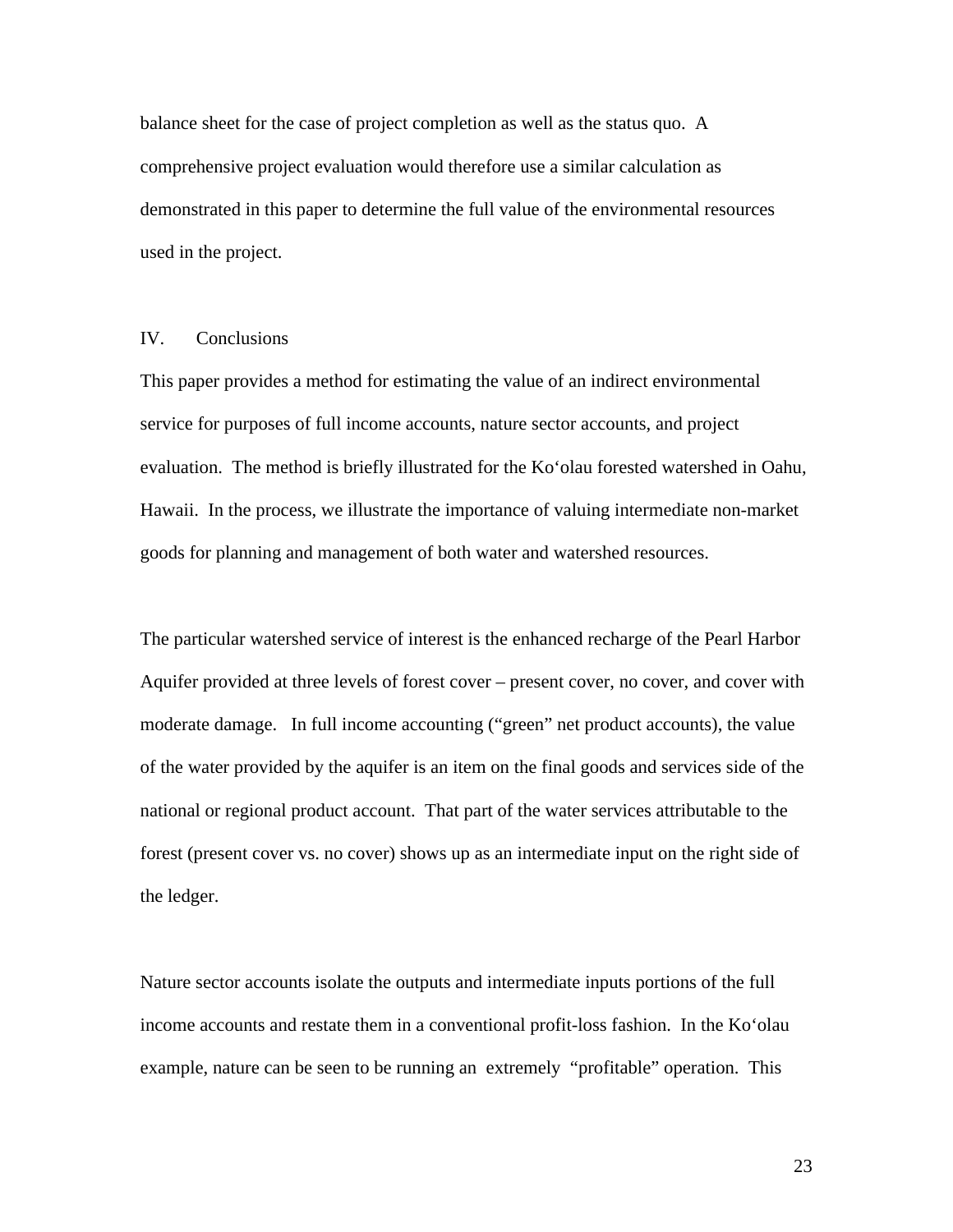does not necessarily mean that the government agency responsible for watershed conservation, along with various non-governmental organizations and private citizens, have been successful, but nature sector accounts nonetheless provide a performance indicator useful for planning by such agencies and groups. The natural benchmark for nature's profits is not zero, as it is for a conventional business, because of the unpriced inputs that come from outside the system under investigation (sunshine) and the assets inside of the system (e.g. water basin) that may be relatively easy to maintain (e.g. the geo-physical integrity of the aquifer itself). Nonetheless, increases or decreases in such accounts will be reflective of successful or ineffective conservation efforts. Moreover, these accounts allow planners to isolate the value of intermediate ecological services, e.g. from a watershed , and are a potentially useful tool in setting conservation priorities.

Particular conservation proposals can be assessed with present value techniques augmented by the valuation of the indirect ecological services in question. In the example provided, the conservation project is the maintenance required to avoid depreciation of the natural capital of the forested watershed. The value of the project is determined by finding the difference in the values of the Pearl Harbor Aquifer, with and without the conservation project. Using optimal control techniques, we find that the net present value of the potential loss from a decrease in recharge of 41 mgd to the Pearl Harbor aquifer is \$1.42 billion. In order to proceed to the next step of the project evaluation, one would estimate the impact that a specific conservation project has on the probability of said damages occurring. If for example, a one million dollar conservation project reduced the probability of the specified damage occurring within 10 years, then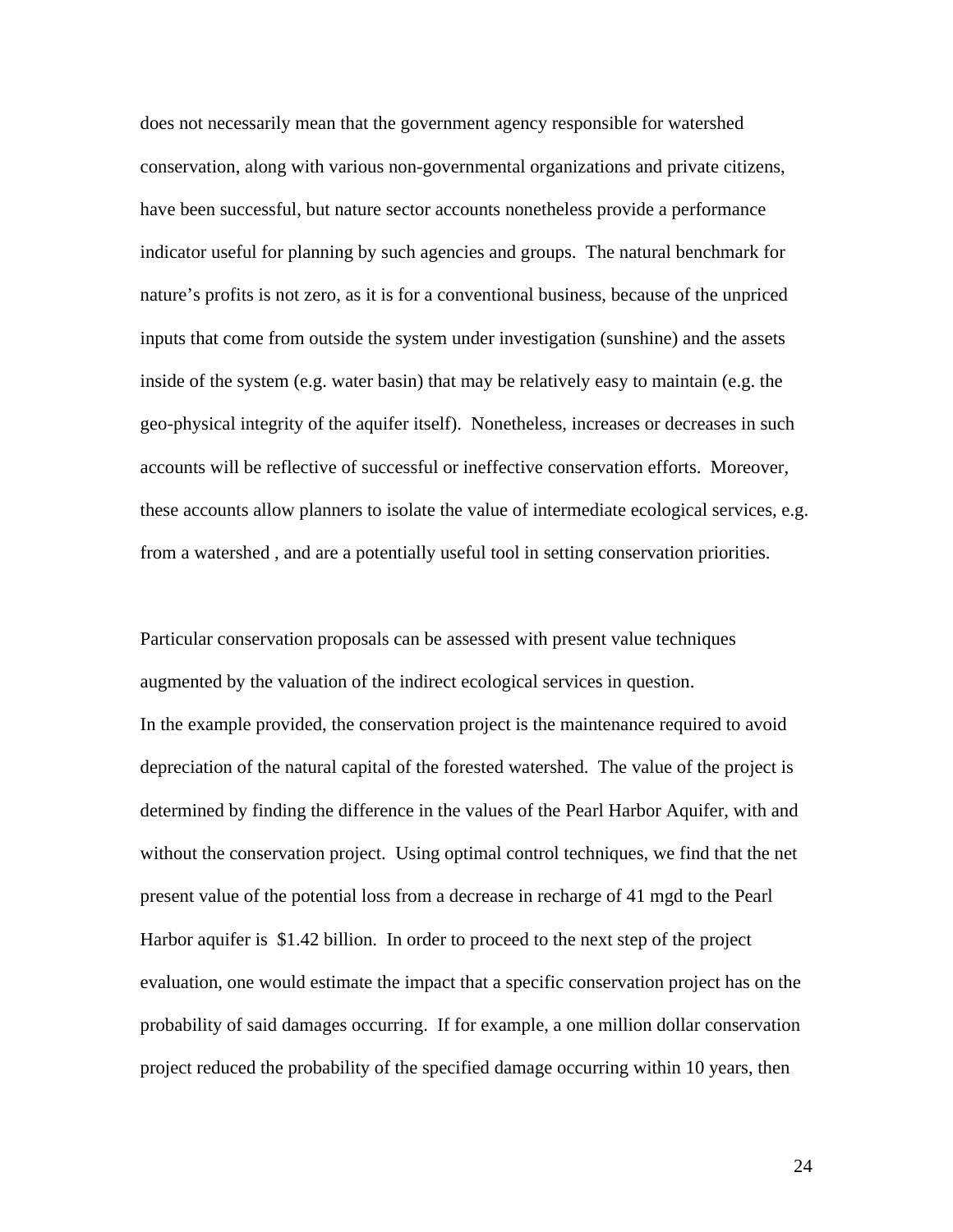the investment would generate an expected return of more than \$300 million, without considering the non-aquifer related benefits of the project. Even with much more cautious assumptions, the project would have a very favorable net present value.

The general lesson for project evaluation of new waterworks, decisions about water allocation, and watershed conservation projects is that all of them require estimating the efficiency price of water. But water's efficiency value may require not only estimating the optimal use of the water resource but the nature and contribution of the ecology and its capacity for degradation. Just as overuse of water unnecessarily accelerates the advent of desalination, so does the under-maintenance of the watershed. Both render water more scarce than it needs to be. Thus water planning and watershed management need to be pursued jointly. Where they are not, it is likely that water will be even more undervalued and overused than previous analysis has suggested.

In situations where decentralized mechanisms are adopted to implement efficient water allocation, the risk of watershed degradation should be similarly taken into account. In the case of water pricing, one may distinguish two methods for such incorporation. If conservation policies and expenditures are taken as given, the efficiency price of water may be estimation. The preferable ("first-best") approach is to simultaneously estimate the efficiency price of water and the optimal conservation policies. In the case of water markets, similar considerations should be made in setting the total quantity of water rights.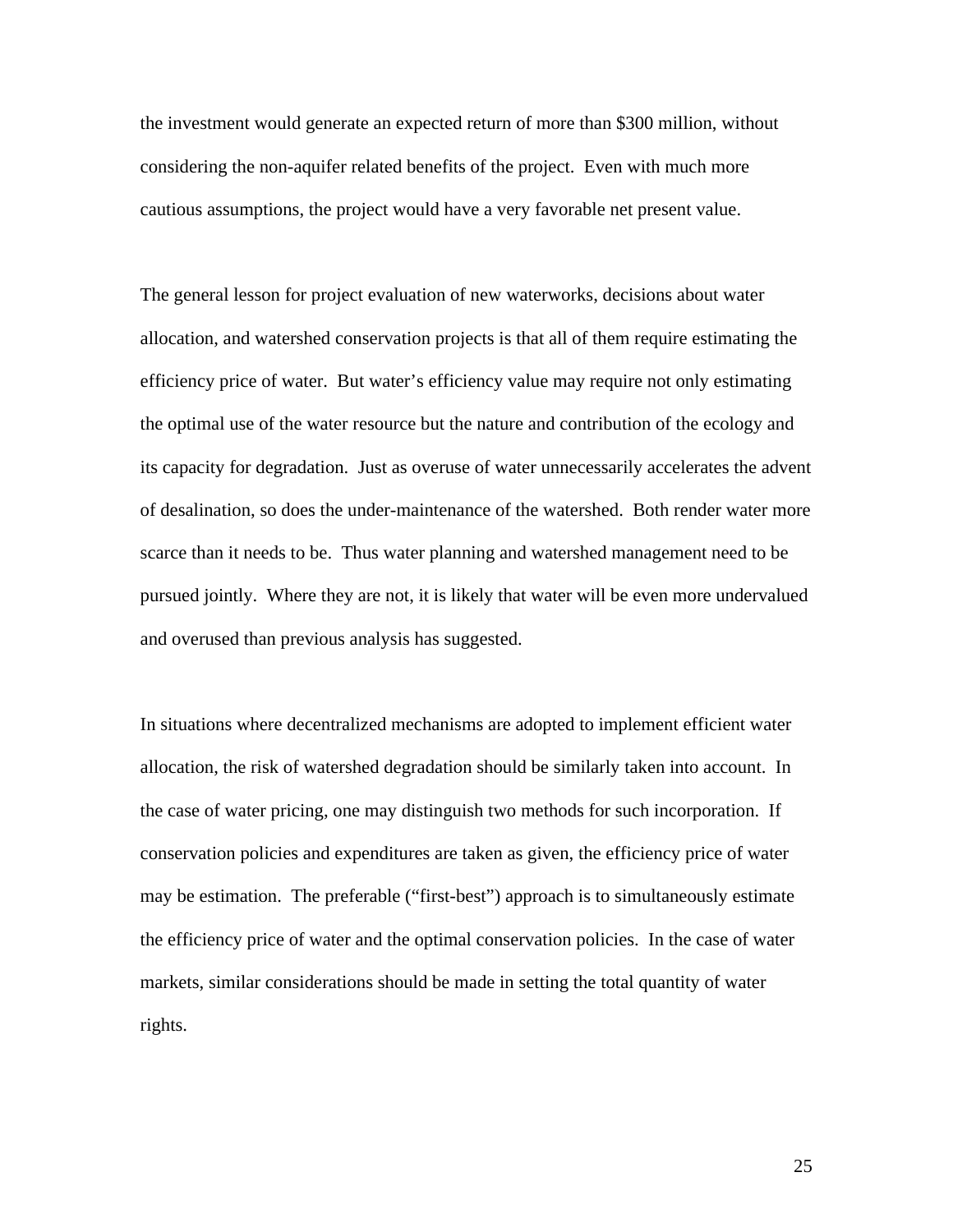In reality, the State of Hawaii has not yet institutionalized a procedure for joint management of watersheds and water resources and turned down a modest conservation proposal, thus exemplifying a policy decision at apparent variance with sustainable growth.15 Nature has returned a large "profit" to Hawaii for many years, but the returns are at risk. Should the populations of the alien species discussed above substantially increase, Hawaii's economy would suffer extensive losses. Other states and countries may be risking similar degradation and be practicing thereby stochastically unsustainable development policies.

It is also important to note that the concern for environmental amenities, sustainability, and intergenerational equity do not necessitate the invention of new criteria for project evaluation and policy analysis. In the Hawaii context, the perceived problem that economic development will inevitably degrade the environment can be avoided by simply extending conventional income accounting and project evaluation tools to account for non-market benefits and costs.

 $\overline{\phantom{a}}$ 

<sup>15</sup> Michael Buck, Forestry Division Director, Hawaii Dept. of Land and Natural Resources.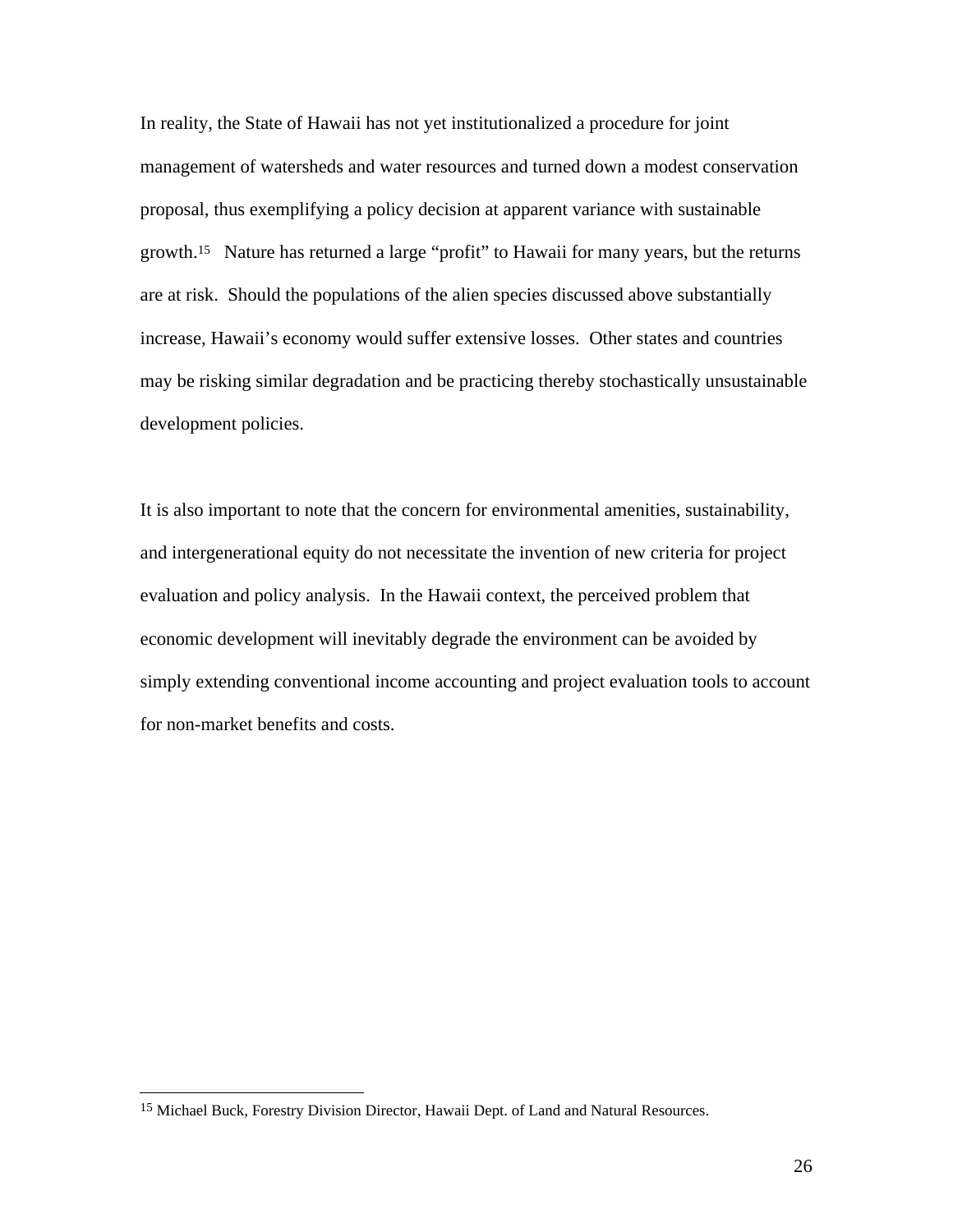Appendix A: Mathematical model of groundwater usage with a forested watershed contributing to recharge.

Coastal groundwater is a renewable and replaceable resource. With an alternative technology for production available through desalination, the framework for determining the optimal prices and quantities used over time is shown in Equation A.1. This optimization maximizes the social welfare derived from the use of the resource using a demand function for the resource over time.

Choose quantities of groundwater and desalinated water consumed,  $q_t$  and  $b_t$ , respectively, and forest maintenance expenditures m<sub>t</sub>, to maximize

$$
\int_{0}^{x} e^{-rt} \left[ \int_{0}^{q_{t}+b_{t}} D_{t}^{-1}(x) dx - c(h_{t}) q_{t} - b_{t} \overline{p} - m \right] dt
$$
 (Eqn. A.1)

subject to  $\dot{h}_t = w(s_t, h_t)$  s.t.,  $q_t$  0,  $b_t$  0, with  $h_0$  given, where  $h_t$  is the time denoted stock of groundwater and  $W(s_t, h_t)$  is the net recharge to the aquifer.

Here  $\int_{0}^{q_t} D_t^{-1}(x) dx - c(h_t) q_t - b_t \overline{p}$  is the con- $\int_0^{\infty} D_t(x) dx - c(h_t) q_t - b_t p$  is the consumer surplus associated with water consumption in time t, c(h<sub>t</sub>) is the cost of providing the resource given the indirect service  $S\begin{pmatrix} m_t \end{pmatrix}$ ,  $D_t^{-1}$  is the inverse demand

function for the natural resource, and  $\overline{p}$  is a backstop price in the form of another source for an equivalent good (desalination). Here, the aquifer head level, h, is a function of net recharge,  $w(s_t, h_t)$ , which is a function of forest stock and aquifer head level respectively. The forest stock is a function of cumulative maintenance expenditures,  $m_t$ . Note that  $s_t$  enters the objective function only through its role as a *t* 

contributor to net recharge; the value for the forest as a good with end-user demand of its own is not part of this model. Maximization of a joint demand function would be required to incorporate the other aspects of the forest resource. Expenditures,  $m_t$ , made here provide returns in the form of increased groundwater valuation though they may have other benefits elsewhere. This illustrates the need for full-income accounting; in order to optimally determine expenditures on forest maintenance, all aspects of the resource must be included. The appropriate current value Hamiltonian and necessary conditions for an optimal solution can then be derived. The current value Hamiltonian for this problem is

H=
$$
\int_{0}^{q_{t}+b_{t}} D_{t}^{-1}(x)dx - c(h_{t})q_{t} - b_{t}p - m - [w(s_{t}, h_{t}) - q_{t}]\lambda_{t}
$$
 where  $t_{t} = 0$ .

Following Kamien and Schwartz (sections 8 and 10), the necessary conditions for an optimal solution are

$$
(1) \quad \dot{h}_t = \frac{fH}{f\lambda_t} = w(s_t, h_t) - q_t,
$$

$$
(2) \quad \dot{\lambda}_t = r\lambda_t - \frac{fH}{f h_t} = r\lambda_t + c \ (h_t)q_t - \frac{f w}{f h_t} (s_t, h_t) \lambda_t \,,
$$

- (3)  $\frac{JH}{f} = D_t^{-1}(q_t + b_t) c(h_t) \lambda_t$  0, if < then  $fq_{t}$ <sup>-</sup>  $fH = D^{-1}(a)$  $\frac{dt}{q_t} = D_t^{-1}(q_t + b_t) - c(h_t) - \lambda_t$  $H$   $R^{-1}$ , if  $\lt$  then  $q_t = 0$ ,
- (4)  $\frac{JH}{U} = D_t^{-1}(q_t + b_t) \bar{p} = 0$ , if < then  $fb_{t}$  $\frac{fH}{f} = D_t^{-1}(q_t + b_t) - \overline{p} = 0$ , if <  $b_{t}$ <sup> $\rightarrow$  t</sup>  $H$   $R^{-1}$  $t^{t}$   $\left($ *t*  $t^{t}$  $\boldsymbol{\nu}_{t}$  $\boldsymbol{\nu}$  $\boldsymbol{\nu}$  $\boldsymbol{\nu}$ *t* , if  $\langle$  then  $b_t = 0$ ,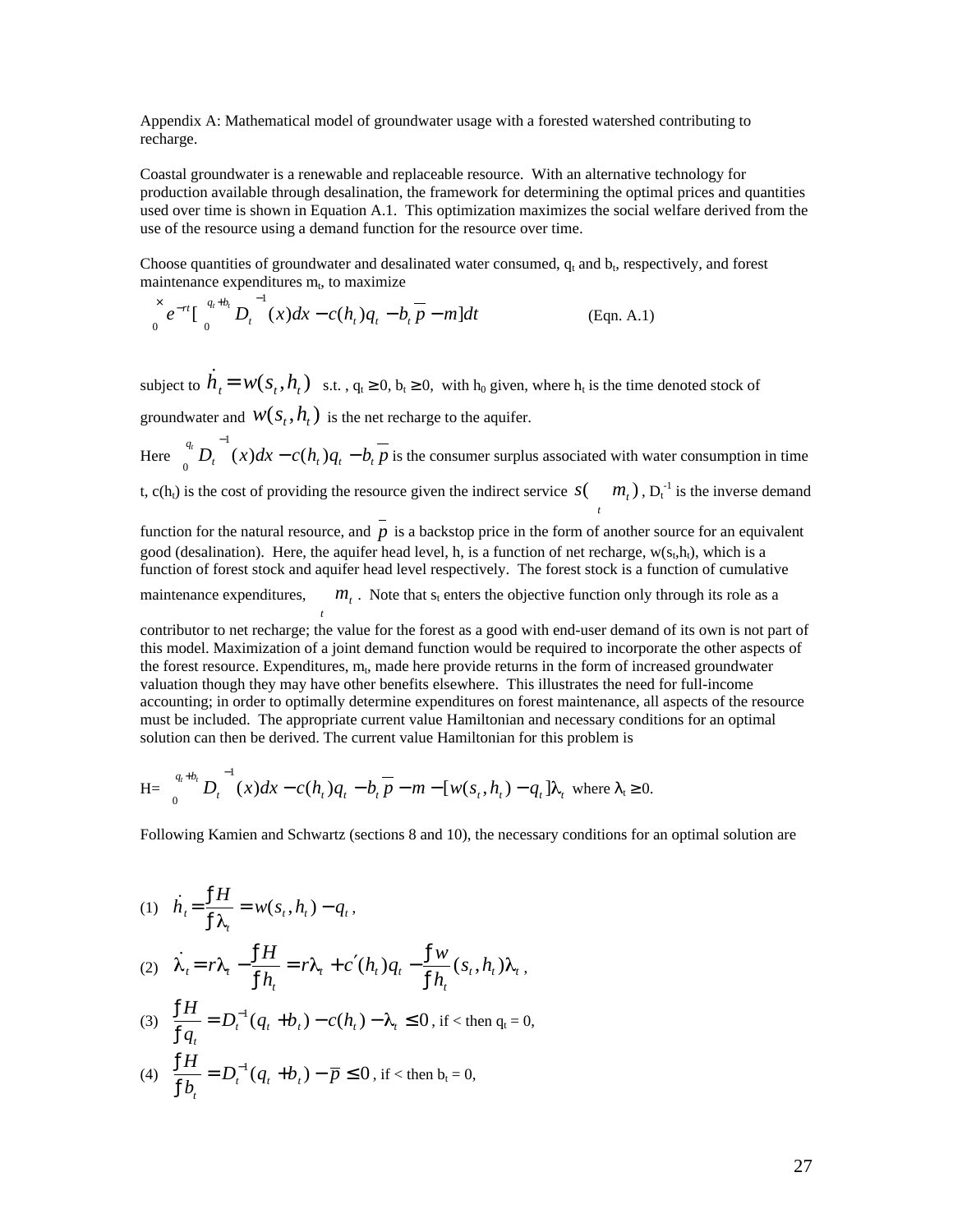$$
(5) \quad \frac{fH}{fm_t} = -\frac{fw}{fs} \frac{fs}{fm} \lambda_t = 1.
$$

Rearranging equation (2) yields

(6) 
$$
r\lambda_t - \frac{f w}{f h_t}(s_t, h_t)\lambda_t = \lambda_t - c (h_t) q_t
$$

which can be interpreted as an arbitrage condition where the right-hand side is the marginal benefit of conserving the water for future use, and the left-hand side is the foregone marginal benefit of extracting water in terms of dollars realized after one period. This follows the analysis in Krulce et al., 1997.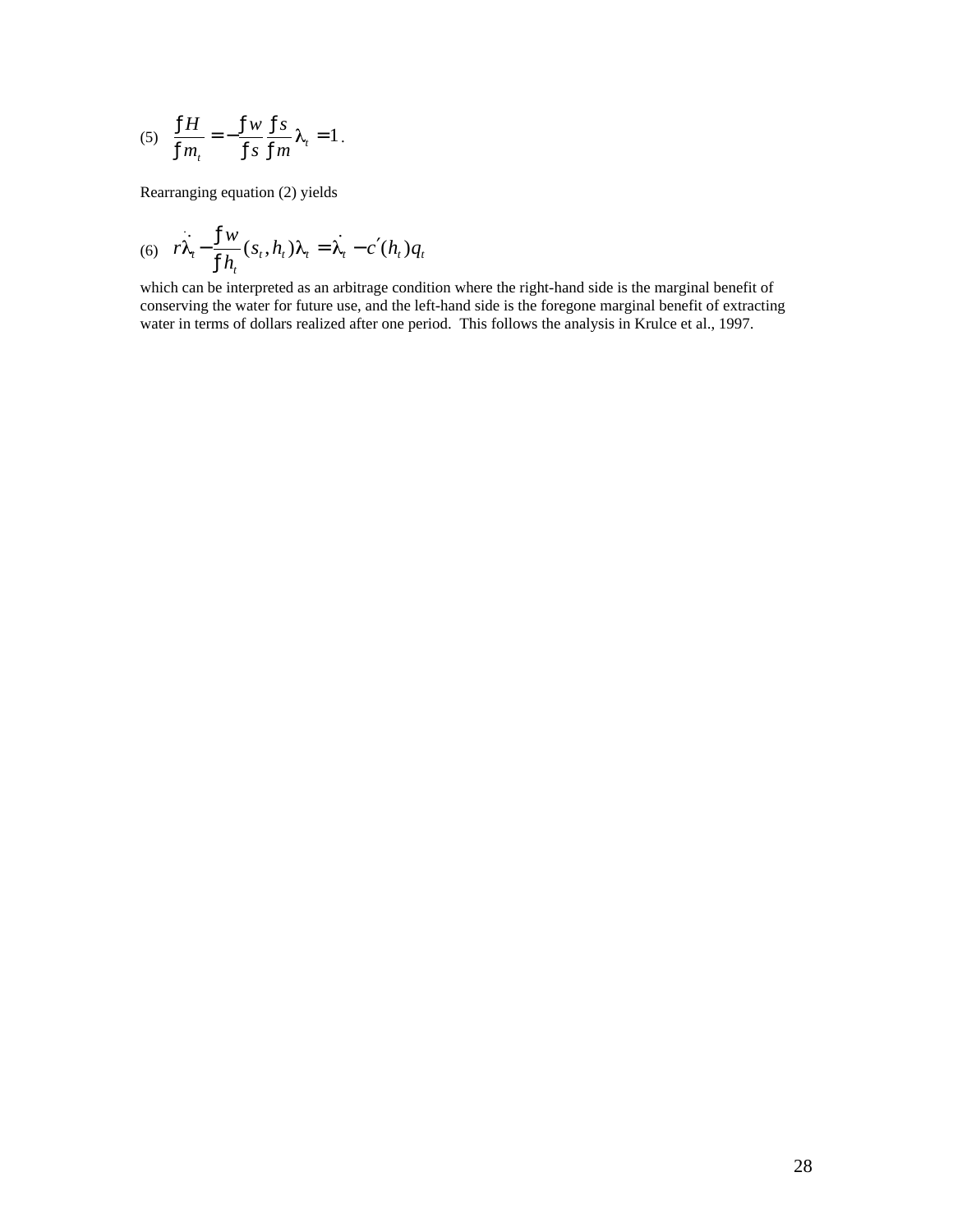References Cited

eds. Ahmad, Yusuf J.; El Serafy, Salah and Ernst Lutz. 1989. *Environmental accounting for sustainable development : selected papers from joint UNEP/World Bank workshops* Washington, D.C. : The World Bank.

Barbier, Edward B. 1994. "Valuing Environmental Functions: Tropical Wetlands." *Land Economics* 70(2): 155-173.

Costanza, Robert; d'Arge, Ralph; de Groot, Rudolf; Farber, Stephen; Grasso, Monica; Hannon, Bruce; Limburg, Karin; Naeem, Shahid; O'Neill, Robert V.; Paruelo, Jose; Raskin, Robert G.; Sutton, Paul and Marjan van den Belt. 1997. "The value of the world's ecosystem services and natural capital," *Nature* May 15, 1997 v387 n6630 p253(8).

Ellis, Gregory M., and Anthony C. Fisher. 1987. "Valuing the Environment as Input." *Journal of Environmental Management* 25: 149-56.

Giambelluca, Thomas W. 1983. *Water Balance of the Pearl Harbor-Honolulu Basin, Hawaii, 1946-1975.* Technical Report No. 151. Honolulu: Water Resources Research Center (University of Hawaii at Manoa)

Grambsch, Anne E.; Michaels, R. Gregory and Henry Peskin. 1993. "Taking Stock of Nature: Environmental Accounting for Chesapeake Bay," In *Toward Improved Accounting for the Environment*, *An UNSTAT-World Bank Symposium*, ed. Ernst Lutz. 184-197. Washington D.C.: The World Bank, pp. 184- 97.

Hamilton, Lawrence S. and Peter King. 1994. *Tropical Forested Watersheds: Hydrologic and Soils Response to Major Uses or Conversions.* Boulder, CO: Westview Press.

Kahn, James. 1995. *The Economic Approach to Environmental and Natural Resources.* Forth Worth: Dryden Press.

Kaiser, Brooks A., Krause, Nancy, Roumasset, James A., and Jessica Woolley. 1999. *Environmental Valuation and the Hawaiian Economy.* Honolulu: University of Hawaii Economic Research Organization Online Report <http://www2.hawaii.edu/~uhero>

Krulce, Darrell L., Roumasset, James A. and Tom Wilson. 1997. "Optimal Management of a Renewable and Replaceable Resource: the Case of Coastal Groundwater." *American Journal of Agricultural Economics* 79: 1218-1228.

Mäler, Karl-Göran. 1991. "Measuring Environmental Damage – the Production Function Approach." In *Valuing Environmental Benefits in Developing Countries*, eds. J.R. Vincent, E.W. Crawford, and J.P. Hoehn. Special Report 29. East Lansing: Michigan State University.

Moncur, James E.T. and Richard L. Pollock. 1988. "Scarcity Rents for Water: A Valuation and Pricing Model." *Land Economics* 64, 62-72.

Smith, V. Kerry. 1991. "Household Production Functions and Environmental Benefit Estimation." In *Measuring the Demand for Environmental Quality,* eds. J.B. Braden and C.D. Kolstad. Amsterdam: North Holland.

Tietenberg, Tom. 1996. *Environmental and Natural Resource Economics, 4th Edition.* New York: HarperCollins.

Wilcox, Carol. 1996. *Sugar Water: Hawaii's Plantation Ditches.* Honolulu: University of Hawaii Press.